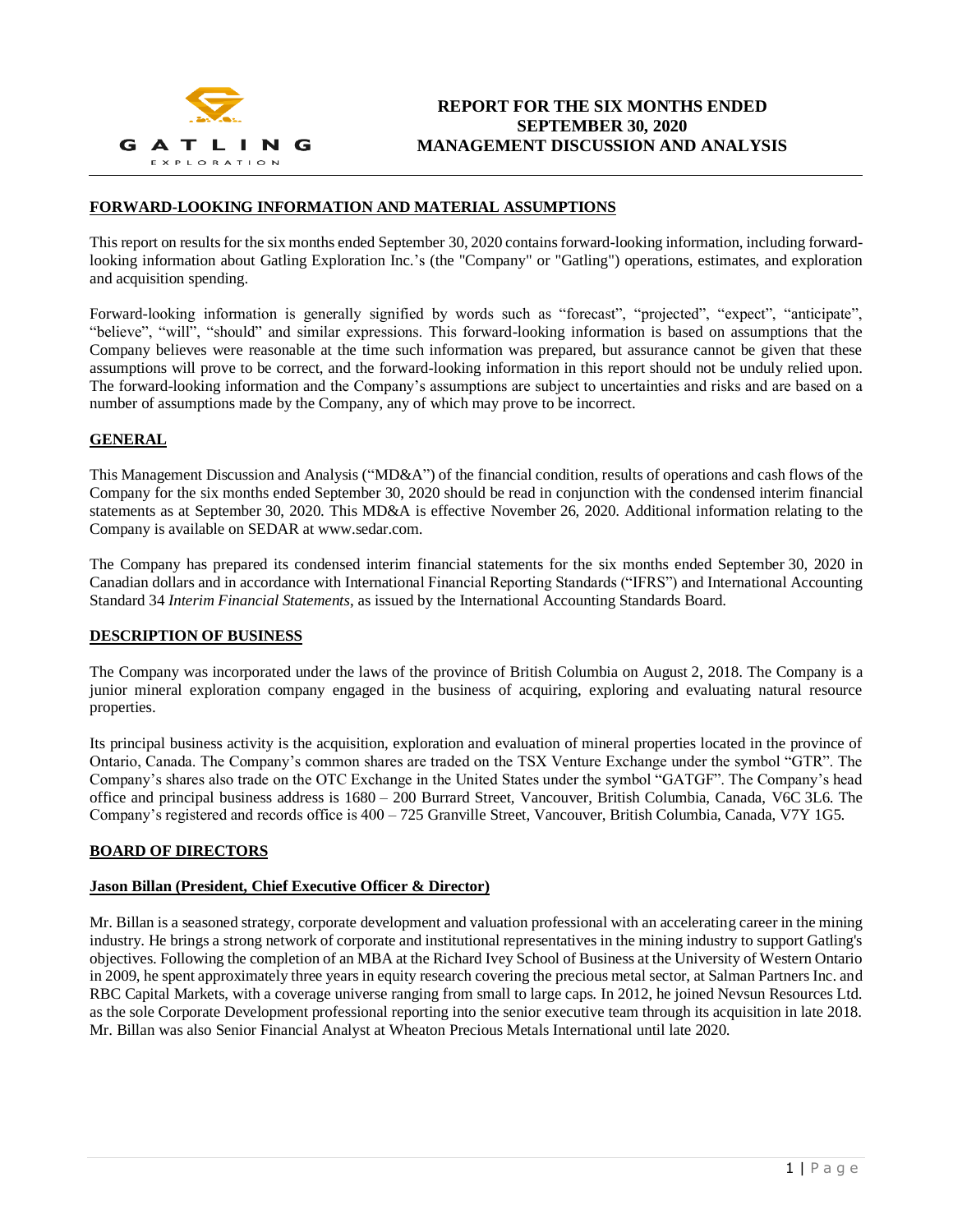

#### **Nav Dhaliwal (Executive Chairman)**

Mr. Dhaliwal is an experienced executive, leader and team builder. He was the founder of Bonterra and has a track record of success in the mining sector. Mr. Dhaliwal is particularly adept at nurturing early stage companies through their critical phases of evolution. He also brings valuable business relationships with international analysts, brokers and investment bankers throughout Canada, the United States, Europe and Asia.

#### **Peter Damouni**

Mr. Damouni has over 17 years of experience in senior executive positions in investment banking and capital markets, with expertise in mining and oil and gas. Throughout his career, Mr. Damouni has worked on and led equity and debt financings valued at over \$5 billion for companies at different stages from exploration, to development, permitting and construction, to production. He has comprehensive experience in equity financing, restructuring, and mergers and acquisitions. Mr. Damouni is a graduate of McGill University, Canada. He is a Canadian and British citizen, residing in the United Kingdom.

### **Richard Boulay, B.Sc.**

Mr. Boulay has over 40 years of experience in the exploration and mining industries in Canada and internationally, including 15 years of mining and infrastructure financing experience gained with Bank of Montreal, Royal Bank of Canada and Bank of Tokyo. He has extensive experience in the management and financing of public companies in Canada and the United States. He is also a director of Pacton Gold Inc.

#### **Carrie Cesarone**

Ms. Cesarone has worked in the public company sector for 30 years. She worked as a paralegal for well-known Vancouver securities lawyers for 11 years and following that, has worked as an independent contractor for both public and private companies for the past 13 years. She has served as a director, Corporate Secretary and CFO for a number of listed companies and continues to serve as Corporate Secretary for Pacton Gold Inc. and Huntsman Exploration Inc. (formerly BlueBird Battery Metals Inc.). Ms. Cesarone holds a Bachelor of Arts degree from Simon Fraser University.

## **Peter Dickie**

Mr. Dickie has over 35 years of experience in the public and private corporate environment, with over 25 years spent in management positions. He is the former President, CEO and director of NioCorp Developments Ltd., a company developing the largest super-alloy mineral deposit in North America (niobium, titanium and scandium). During his six years with NioCorp, Mr. Dickie developed key relationships with property owners and all levels of government in the project area, built a team of internationally recognized senior executives, raised tens of millions of dollars and graduated the company to the TSX. During this time, NioCorp's market capitalization grew from under \$5 million to over \$200 million. Mr. Dickie is currently President, CEO and Director of Huntsman Exploration Inc. (formerly BlueBird Battery Metals Inc.).

#### **Jody Dahrouge, P.Geo.**

Mr. Dahrouge is a senior geologist and President of Dahrouge Geological Consulting Ltd., a geological services company established in 1998, that provides consulting services to a broad range of exploration and mining companies worldwide. He is a professional geologist (Alberta) and holds Bachelor of Science degrees in geology and computing science, both from the University of Alberta. Mr. Dahrouge is also the President of DG Resource Management Ltd., a project generator that has identified, acquired and advanced a number of gold projects throughout North America. He has also been a director of several public companies exploring for and advancing gold projects throughout the Americas.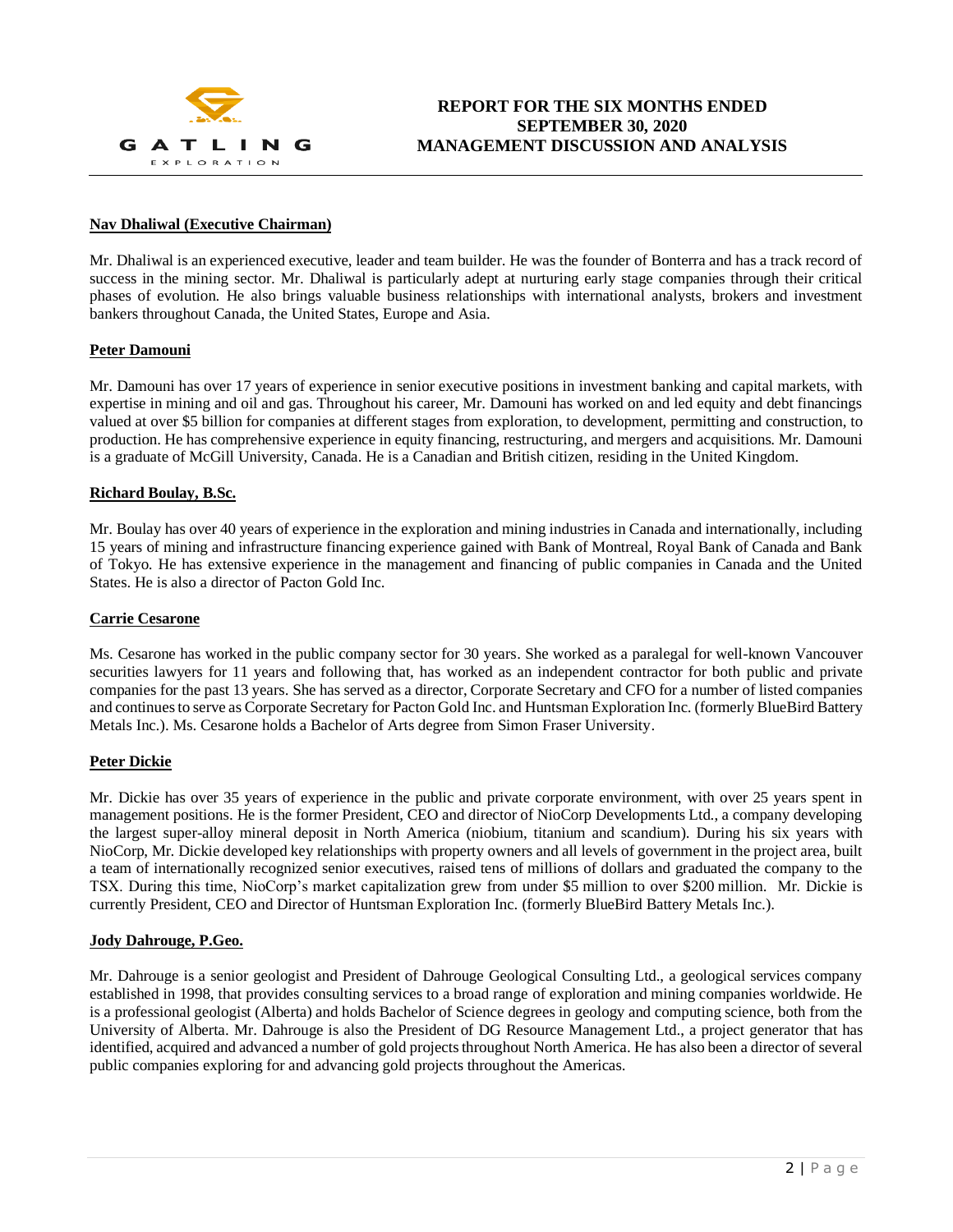

### **BUSINESS OF THE COMPANY**

Gatling is a Canadian gold exploration company focused on resource development at the Larder Lake Project, a high-grade gold deposit located in the prolific Abitibi greenstone belt.

In early March 2020, there was a global outbreak of coronavirus (COVID-19) that has resulted in changes in global supply and demand of certain mineral and energy products. These changes, including a potential economic downturn and any potential resulting direct and indirect negative impact to the Company cannot be determined, but they could have a prospective material impact to the Company's project exploration activities, cash flows and liquidity.

The Company's corporate offices were closed in March 2020 as a precaution. Safety protocols have been implemented, and the corporate offices have only re-opened in a limited capacity as of the date of this MD&A. The Company also reduced its exploration activity from March 2020 until August 2020. The Company continues to monitor the situation and will follow any further guidance from provincial and federal governments. To date, the Company has not applied for any assistance related to COVID-19 from the provincial or federal governments.

The exploration program that resumed in August 2020 includes drilling on the Company's Larder Lake Project. The 13,000 metre ("m"), multi-phase program will target all three high-grade deposits along the 4.5-kilometre ("km") trend, as well as following up at the Kir Vit prospect, where the Company's first program hit mineralization in 13 out of 16 holes and discovered two new gold trends.



### **GATLING EXPLORATION PROJECT – LARDER LAKE, ONTARIO**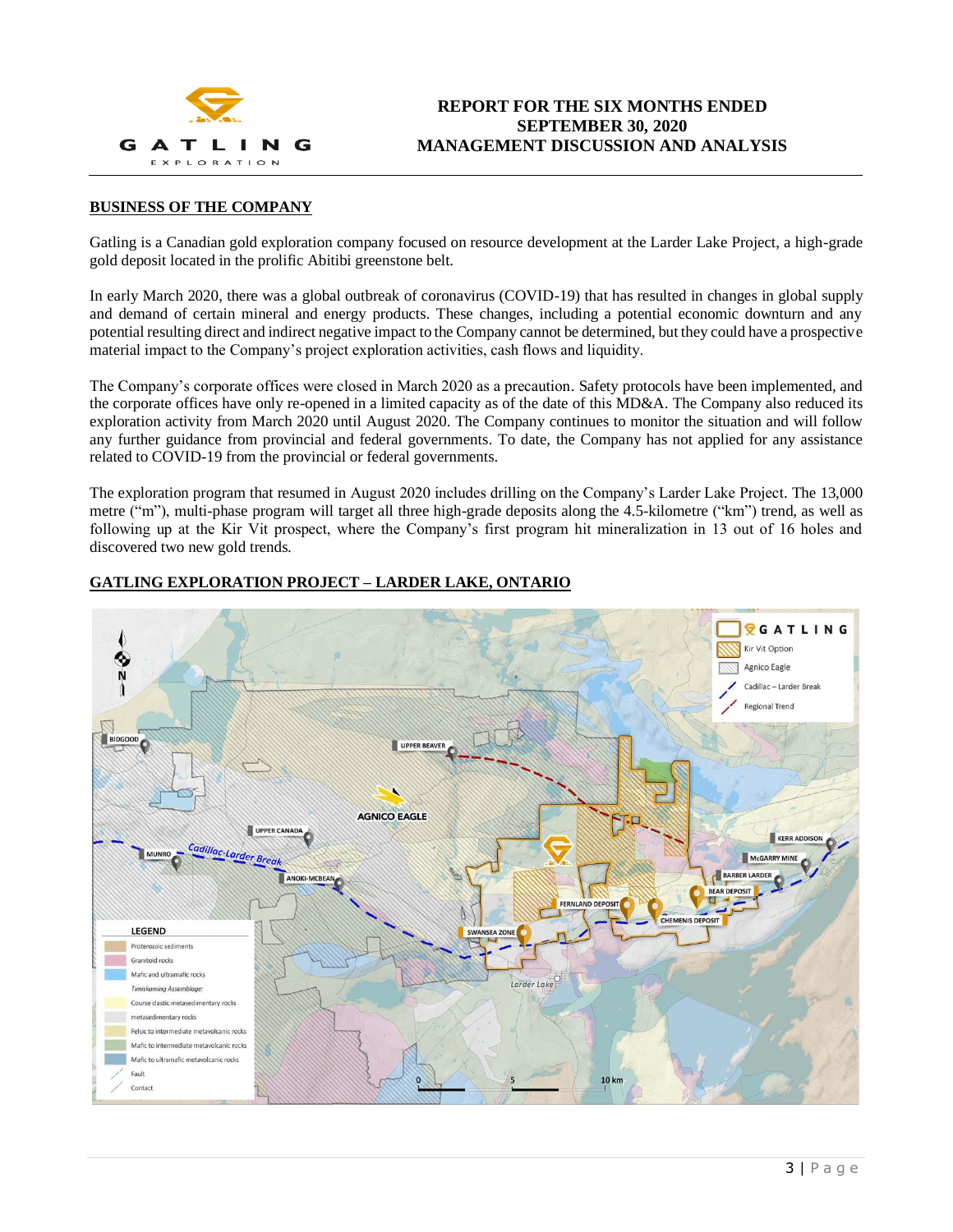

The Larder Lake Project is located in northern Ontario, 35 km east of Kirkland Lake and 6 km west of Virginiatown. The property hosts the Bear, Cheminis and Fernland gold deposits that extend along 10 km of the Cadillac-Larder break between Kirkland Lake and Virginiatown. It is positioned 7 km west of the Kerr Addison Mine, which produced 11 million ounces of gold. All parts of the Larder Lake Property are accessible by truck or all-terrain vehicle on non-serviced roads and trails.

On September 24, 2018, as part of a plan of arrangement, the Company received a 100% interest in the Larder Lake Project. A portion of the project includes a 1.5% net smelter return royalty ("NSR"), of which 1% may be repurchased, at any time, by the Company for \$750,000.

The plan of arrangement was deemed to be a purchase of an asset. As such, IFRS 2 *Share-based Payments* was used to determine fair value of the assets acquired. As the fair value of the assets given up to acquire the assets was more readily available, the Company valued the acquisition using the fair value of shares issued of \$0.28 per share. On September 24, 2018, the fair value of the assets acquired and liabilities assumed were as follows:

|                                                                                     |   | Amount      |
|-------------------------------------------------------------------------------------|---|-------------|
| Consideration provided (fair value of 33,426,512 common shares at \$0.28 per share) | S | 9,359,423   |
| Allocated to net assets acquired:                                                   |   |             |
| Cash transferred to Company                                                         |   | (7,000,000) |
| Fair value of Larder Lake Project acquired                                          |   | (2,359,423) |
|                                                                                     | S |             |

Fair value of \$2,359,423 was allocated to the project and expensed for the period as exploration and evaluation costs.

On April 1, 2019, the Company entered into an assignment and assumption agreement to acquire the Kir Vit claim package in Ontario. Under the terms of the agreement, the Company took assignment of a January 2017 underlying agreement between the vendor and certain parties that originally staked the claims comprising Kir Vit (the "stakers"). In consideration of the assignment, the Company issued 1,750,000 common shares to the vendor.

On July 9, 2019, the Company exercised the option in the underlying agreement and paid \$250,000 to the stakers. Pursuant to the terms of the assignment and assumption agreement, the vendor was granted a 0.5% NSR. The stakers retain a 2% NSR, of which the Company may repurchase one-half (1%) for \$1,000,000. If the Company announces a production decision, a \$4,000,000 payment is due to the vendor and a \$250,000 payment is due to the stakers.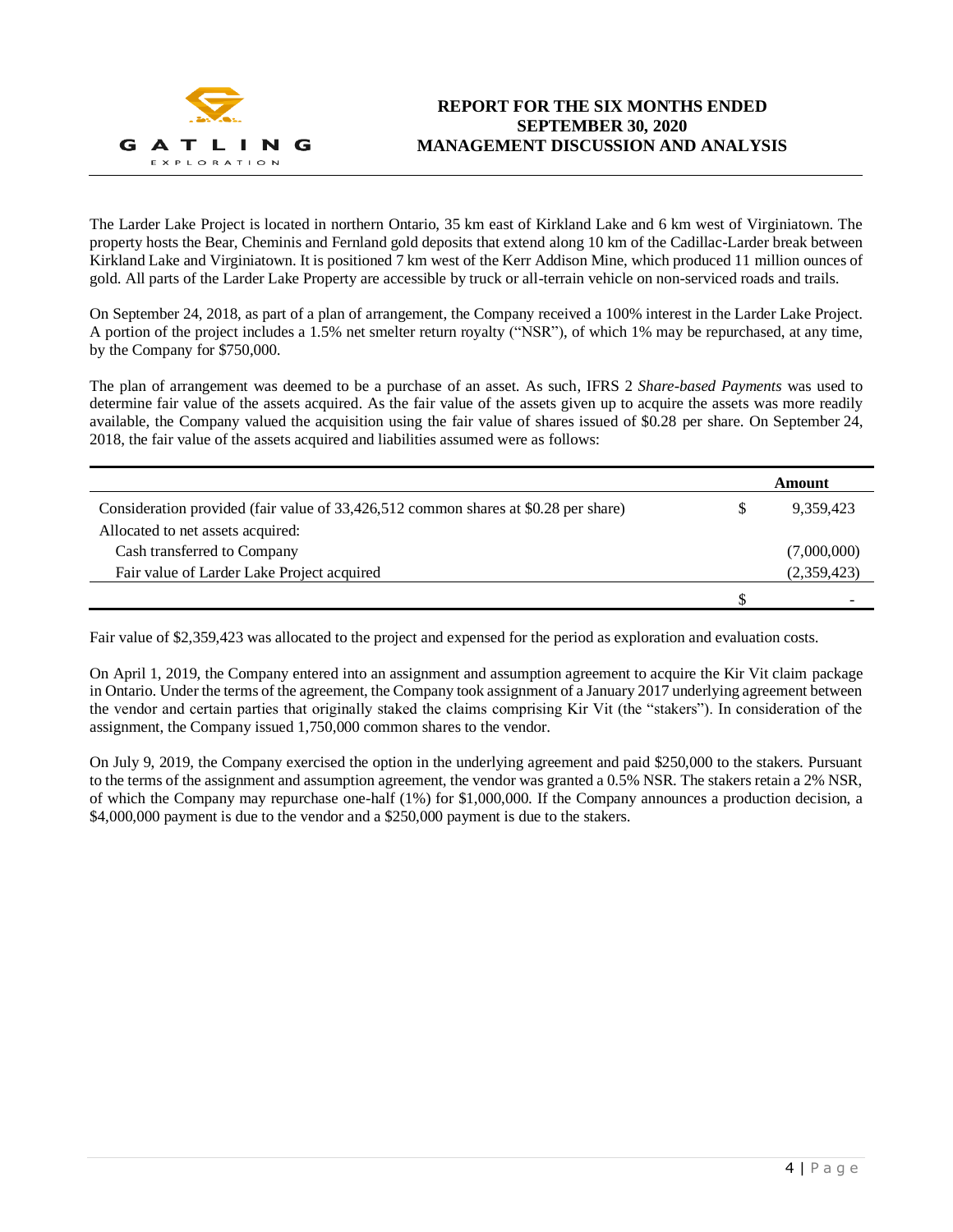

Summaries of exploration and evaluation expenditures for the six months ended September 30, 2020 and year ended March 31, 2020 are as follows:

| Six Months Ended September 30, 2020                  | <b>Larder Lake</b><br>Project |                               |
|------------------------------------------------------|-------------------------------|-------------------------------|
| <b>Acquisition Costs</b>                             |                               |                               |
| Claim costs                                          | \$                            | 20,848                        |
| <b>Total Acquisition Costs</b>                       |                               | 20,848                        |
| <b>Property Exploration Costs</b>                    |                               |                               |
| Assays and geochemistry                              |                               | 153,165                       |
| Camp and other costs                                 |                               | 148,720                       |
| Depreciation                                         |                               | 1,776                         |
| Drilling                                             |                               | 590,018                       |
| Geological                                           |                               | 292,066                       |
| Geophysics                                           |                               | 3,394                         |
| Travel and transport                                 |                               | 8,573                         |
| <b>Total Exploration Costs</b>                       |                               | 1,197,712                     |
| <b>Total Exploration and Evaluation Expenditures</b> | \$                            | 1,218,560                     |
|                                                      |                               |                               |
| Year Ended March 31, 2020                            |                               | <b>Larder Lake</b><br>Project |
| <b>Acquisition Costs</b>                             |                               |                               |
| Fair value of Larder Lake Project acquired           | \$                            | 845,000                       |
| Claim costs                                          |                               | 101,022                       |
| <b>Total Acquisition Costs</b>                       |                               | 946,022                       |
| <b>Property Exploration Costs</b>                    |                               |                               |
| Assays and geochemistry                              |                               | 812,462                       |
| Camp and other costs                                 |                               | 430,497                       |
| Depreciation                                         |                               | 6,216                         |
| Drilling                                             |                               | 4,302,870                     |
| Geochemical                                          |                               | 3,205                         |
| Geological                                           |                               | 703,850                       |
| Geophysics                                           |                               | 64,208                        |
| Travel and transport                                 |                               | 79,754                        |
| <b>Total Exploration Costs</b>                       |                               | 6,403,062                     |
| <b>Total Exploration and Evaluation Expenditures</b> | \$                            | 7,349,084                     |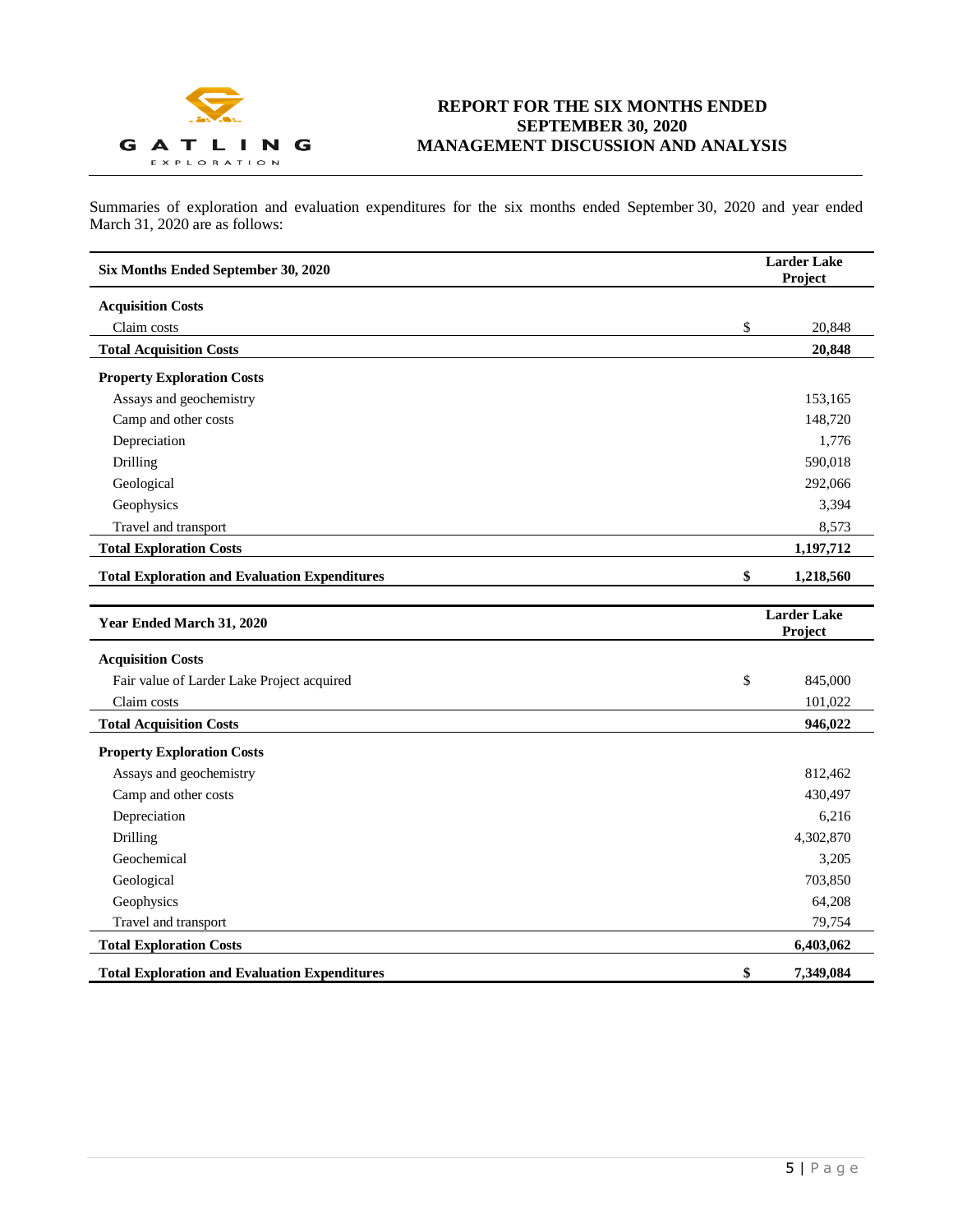

During 2019, the Company commenced a 35,000 m diamond drill program at the Larder Lake Project. On April 25, 2019, the Company announced drill results on its first three holes as follows:

| Hole ID          | From $(m)$ | To(m) | Length $(m)$ | Au $(g/t)$ | Zone                                 |
|------------------|------------|-------|--------------|------------|--------------------------------------|
| GTR-19-001A      | 815.0      | 820.0 | 5.0          | 1.0        | North Carbonate Gold Zone<br>"NCGZ") |
| Including        | 816.0      | 817.0 | 1.0          | 1.9        | <b>NCGZ</b>                          |
| and Including    | 818.0      | 819.0 | 1.0          | 1.4        | <b>NCGZ</b>                          |
|                  | 890.0      | 891.0 | 1.0          | 3.4        | <b>Ultramafics</b>                   |
|                  | 933.5      | 934.5 | 1.0          | 2.3        | <b>South Volcanics</b>               |
|                  |            |       |              |            |                                      |
| GTR-19-002       | 825.0      | 830.0 | 5.0          | 1.3        | NCGZ/Ultramafics                     |
| <b>Including</b> | 826.4      | 827.0 | 0.6          | 5.9        | NCGZ/Ultramafics                     |
|                  | 846.0      | 847.0 | 1.0          | 2.2        | <b>Ultramafics</b>                   |
|                  | 851.0      | 852.0 | 1.0          | 2.9        | <b>Ultramafics</b>                   |
|                  | 925.0      | 927.0 | 2.0          | 0.6        | <b>South Volcanics</b>               |
|                  |            |       |              |            |                                      |
| GTR-19-003       | 797.0      | 803.1 | 6.1          | 20.7       | NCGZ/Graphitic Zone                  |
|                  | 808.0      | 815.0 | 7.8          | 6.6        | NCGZ/Graphitic Zone                  |
|                  | 821.0      | 822.0 | 1.0          | 3.2        | <b>Ultramafics</b>                   |
|                  | 967.2      | 968.8 | 1.6          | 1.9        | <b>South Volcanics</b>               |

On May 14, 2019, the Company announced drill results from its first wedge drill hole as follows:

| <b>Hole ID</b>     | From (m) | To(m) | Length $(m)$ | Au $(g/t)$ | Zone       |
|--------------------|----------|-------|--------------|------------|------------|
| <b>GTR-19-004W</b> | 782.0    | 790.0 | $8.0\,$      | 10.8       | North      |
|                    | 919.0    | 920.0 | 1.0          | 1.2        | South Flow |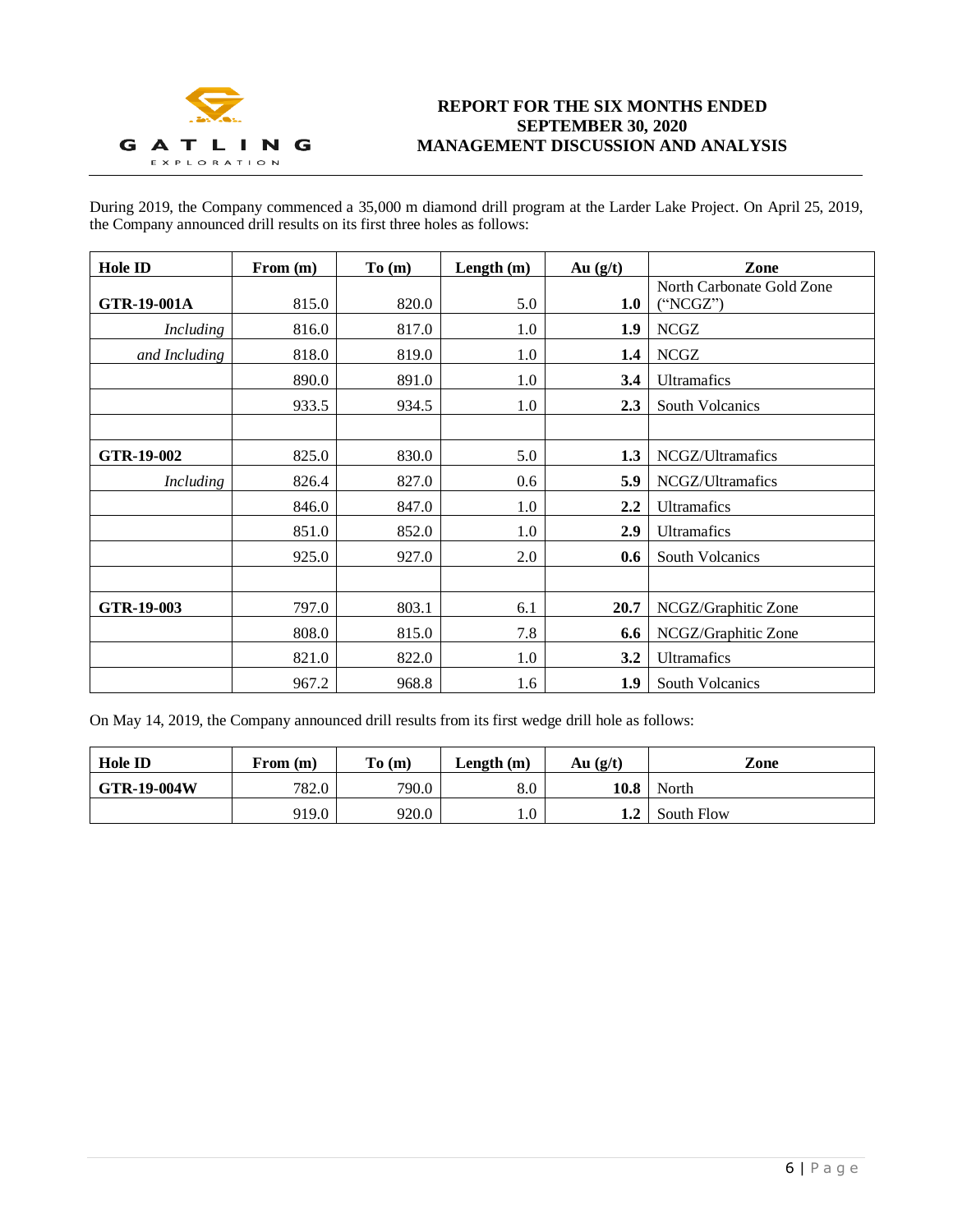

| <b>Hole ID</b>     | From $(m)$ | To(m) | Length $(m)$ | Au $(g/t)$ | Zone                      |
|--------------------|------------|-------|--------------|------------|---------------------------|
| GTR-19-005W2       | 788.0      | 793.0 | 5.0          | 12.7       | North                     |
|                    | 810.1      | 815.0 | 4.9          | 2.5        | <b>Ultramafics</b>        |
|                    | 917.0      | 918.0 | 1.0          | 1.0        | South Flow                |
|                    |            |       |              |            |                           |
| <b>GTR-19-006A</b> | 750.5      | 753.5 | 3.0          | 9.7        | North                     |
|                    | 770.6      | 772.0 | 1.4          | 1.3        | <b>Ultramafics</b>        |
|                    | 871.0      | 975.0 | 4.0          | 8.5        | <b>Altered South Flow</b> |
|                    | 879.0      | 882.0 | 3.0          | 1.2        | South Flow                |

On July 23, 2019, the Company announced drill results on the Bear deposit as follows:

On August 21, 2019, the Company announced drill results on the Cheminis deposit as follows:

| Hole ID       | From $(m)$ | To(m) | Length $(m)$ | Au $(g/t)$ | Zone              |
|---------------|------------|-------|--------------|------------|-------------------|
| GTR-19-008    | 24.5       | 29.0  | 4.5          | 1.0        | South Flow Zone C |
| Including     | 24.5       | 27.0  | 2.5          | 1.5        | South Flow Zone C |
| and Including | 26.0       | 27.0  | 1.0          | 3.1        | South Flow Zone C |
|               |            |       |              |            |                   |
| GTR-19-0010   | 43.0       | 48.0  | 5.0          | 12.3       | South Flow Zone A |
| Including     | 45.0       | 48.0  | 3.0          | 18.1       | South Flow Zone A |
|               |            |       |              |            |                   |
| GTR-19-0011   | 24.0       | 25.0  | 1.0          | 1.0        | South Flow Zone A |
|               | 51.0       | 53.0  | 2.0          | 1.3        | South Flow Zone A |
|               | 142.0      | 143.0 | 1.0          | 1.6        | South Flow Zone A |

On September 6, 2019, the Company announced drill results from the Bear deposit as follows:

| <b>Hole ID</b>          | From (m) | To(m) | Length $(m)$ | Au $(g/t)$        | Zone       |
|-------------------------|----------|-------|--------------|-------------------|------------|
| $\overline{GTR-19-009}$ | 811.0    | 816.0 | 5.0          | 10.6 <sub>1</sub> | North      |
|                         | 916.0    | 917.0 | 1.0          | 1.2               | South Flow |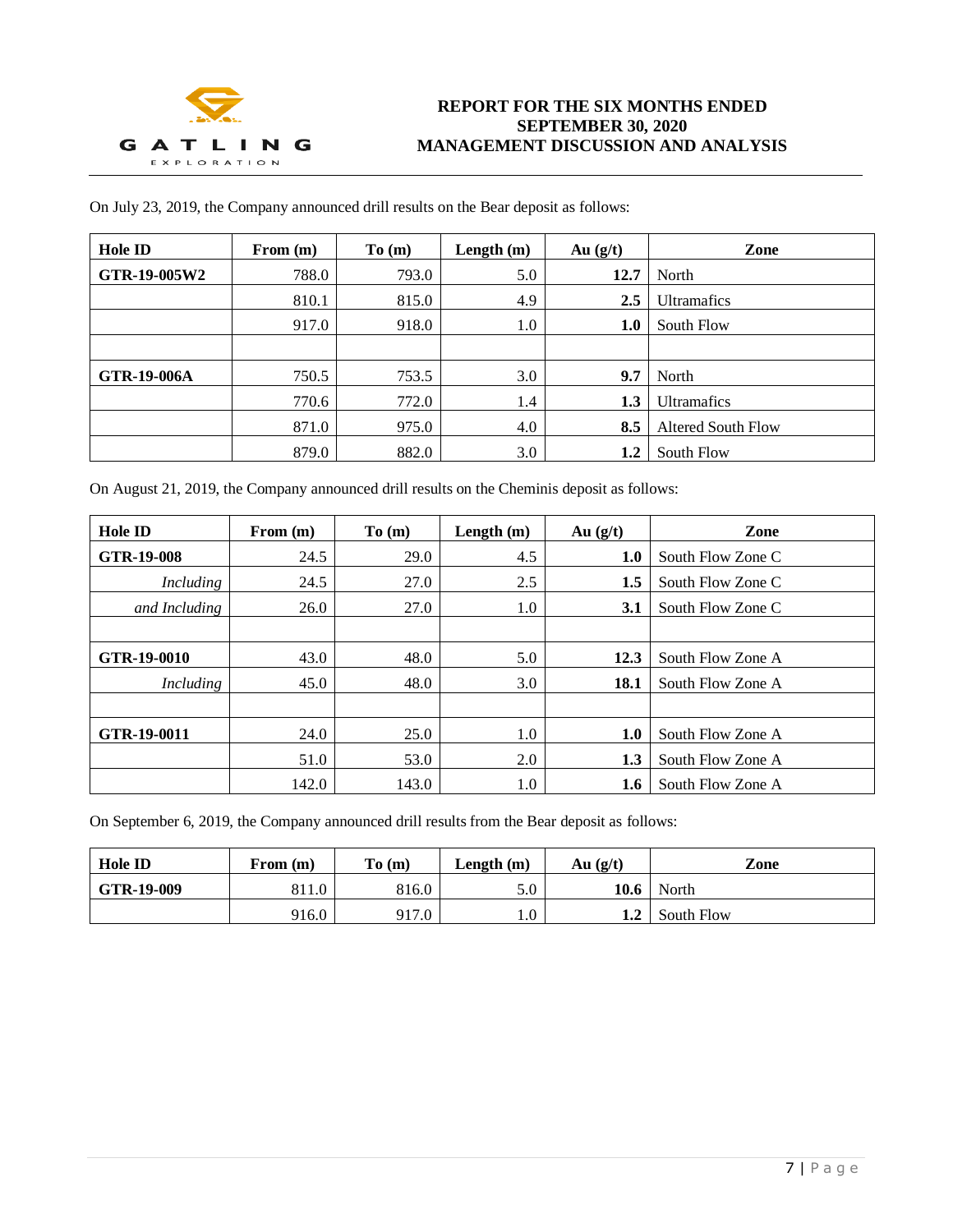

On October 15, 2019, the Company announced drill results from the Cheminis and Bear deposits as follows:

| <b>Hole ID</b>   | From $(m)$ | To(m) | Length $(m)$ | Au $(g/t)$ | Zone       |
|------------------|------------|-------|--------------|------------|------------|
| GTR-19-017       | 910.0      | 946.8 | 36.8         | 1.5        | North      |
| <i>Including</i> | 932.0      | 946.8 | 14.8         | 2.0        | North      |
|                  | 989.0      | 999.0 | 10.0         | 1.0        | South Flow |
| <i>Including</i> | 995.0      | 999.0 | 4.0          | 1.8        | South Flow |

On October 30, 2019, the Company announced the completion of a Lidar survey that highlighted previously unrecognized structural trends and greatly improved outcrop detection. The new Lidar data will assist with further drill targeting in priority zones.

On November 7, 2019, the Company announced drill results between the Cheminis and Bear deposits as follows:

| <b>Hole ID</b> | From $(m)$ | To(m)  | Length $(m)$ | Au $(g/t)$ | Zone                     |
|----------------|------------|--------|--------------|------------|--------------------------|
| GTR-19-018     | 954.0      | 955.5  | 1.5          | 1.9        | North-Ultramafic Contact |
|                | 1192.0     | 1193.0 | 1.0          | 4.0        | South Sediments          |
| GTR-19-019     | 750.0      | 752.0  | 2.0          |            | <b>South Sediments</b>   |
|                | 839.2      | 861.0  | 21.8         | 1.2        | South Flow               |

On January 16, 2020, the Company announced drill results from the Bear deposit as follows:

| Hole ID    | From $(m)$ | To(m) | Length $(m)$ | Au $(g/t)$ | Zone |
|------------|------------|-------|--------------|------------|------|
| GTR-19-022 | 193.0      | 195.0 | 2.0          | 8.3        | N/A  |
|            | 327.0      | 330.0 | 3.0          | 5.1        | N/A  |
| GTR-19-023 | 264.0      | 269.0 | 5.0          | 11.2       | N/A  |
| GTR-19-025 | 177.0      | 178.0 | 1.0          | 2.5        | N/A  |
|            | 414.0      | 417.0 | 3.0          | 1.7        | N/A  |
| GTR-19-028 | 283.5      | 286.5 | 3.0          | 2.1        | N/A  |
| GTR-19-032 | 350.6      | 352.0 | 1.4          | 1.4        | N/A  |
|            | 358.0      | 359.0 | 1.0          | $1.2\,$    | N/A  |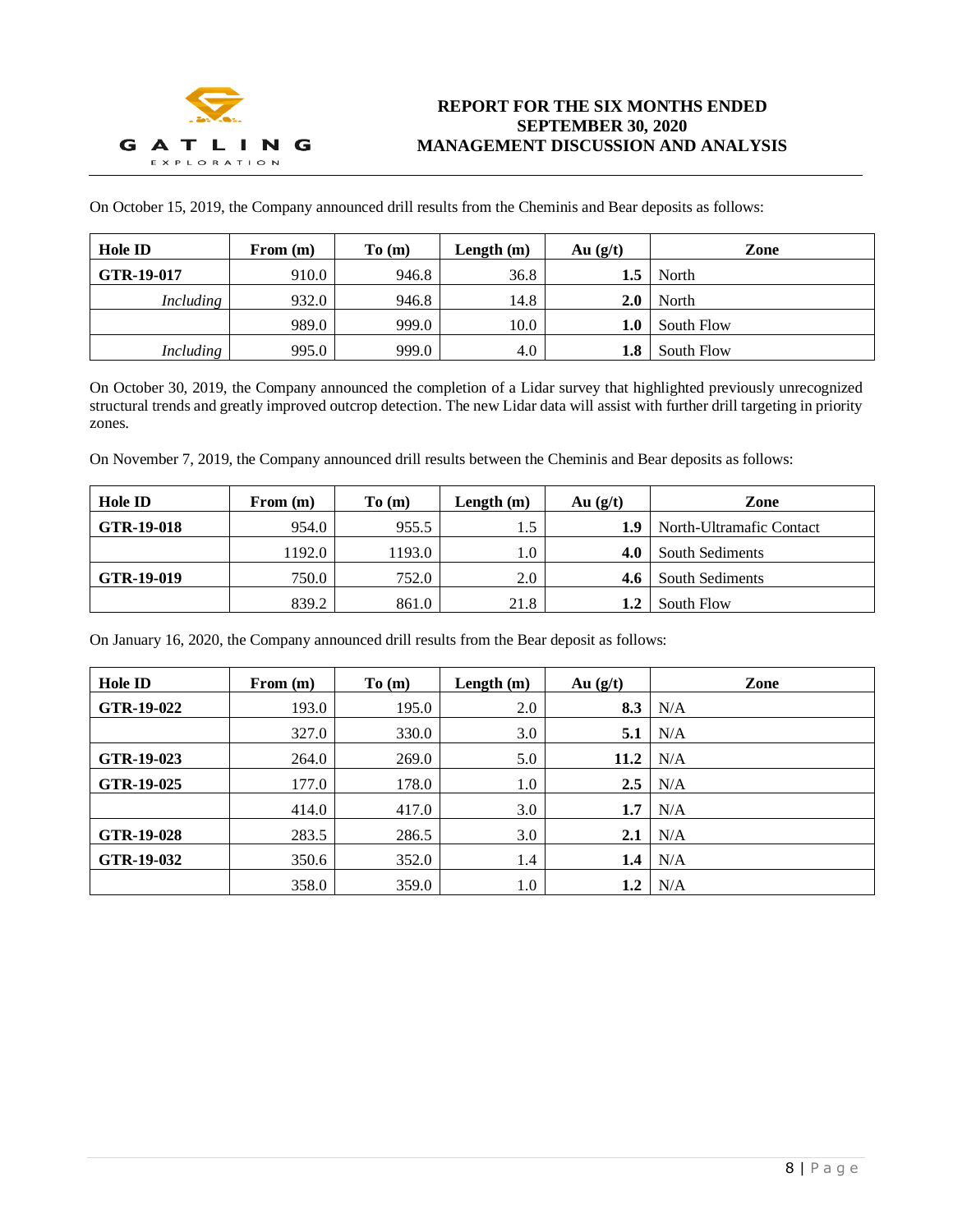

| <b>Hole ID</b> | From $(m)$ | To(m)       | Length (m) | Au $(g/t)$ | Zone  |
|----------------|------------|-------------|------------|------------|-------|
| GTR-19-024     | 81.0       | 85.0        | 4.0        | 11.9       | South |
| GTR-19-026     | 75.0       | 79.0        | 4.0        | 1.5        | South |
| GTR-19-027     | 72.0       | 81.0        | 9.0        | 3.5        | South |
| Including      | 72.0       | 77.0        | 5.0        | 5.4        | South |
| GTR-19-031     | 15.0       | <b>30.0</b> | 15.0       | 1.6        | South |
| GTR-19-033     | 67.0       | 78.0        | 11.0       | 1.9        | South |
| Including      | 71.0       | 75.0        | 4.0        | 3.1        | South |
| GTR-19-035     | 29.6       | 46.0        | 16.4       | 1.1        | South |
| GTR-19-037     | 120.0      | 122.0       | 2.0        | 2.5        | South |

On January 30, 2020, the Company announced drill results from the Fernland deposit as follows:

On February 12, 2020, the Company announced drill results from the Cheminis deposit as follows:

| <b>Hole ID</b>   | From $(m)$ | To(m) | Length $(m)$ | Au $(g/t)$ | Zone              |
|------------------|------------|-------|--------------|------------|-------------------|
| GTR-19-034       | 264.0      | 266.0 | 2.0          | 7.7        | North             |
| GTR-19-039A      | 97.3       | 137.0 | 39.7         | 2.5        | South Volcanic    |
| <b>Including</b> | 133.0      | 137.0 | 4.0          | 8.2        | South Volcanic    |
| GTR-19-040       | 7.0        | 9.0   | 2.0          | 7.3        | South Volcanic    |
|                  | 29.7       | 51.0  | 21.3         | 1.7        | South Volcanic    |
|                  | 76.0       | 78.0  | 2.0          | 6.8        | South Volcanic    |
|                  | 117.1      | 120.0 | 2.9          | 4.9        | South Volcanic    |
|                  | 125.0      | 131.0 | 6.0          | 6.1        | <b>Ultramafic</b> |
| <b>Including</b> | 125.0      | 128.0 | 3.0          | 9.6        | Ultramafic        |
| GTR-19-041       | 22.0       | 23.0  | 1.0          | 8.1        | Ultramafic        |
|                  | 124.0      | 151.0 | 27.0         | 1.4        | South Volcanic    |
|                  | 183.0      | 201.0 | 18.0         | 1.6        | South Volcanic    |
| <i>Including</i> | 197.0      | 201.0 | 4.0          | 3.8        | South Volcanic    |

Hole GTR-19-034 has intersected a new area of mineralization near the existing mine infrastructure – newly named the "North Zone" – which indicates a secondary gold-bearing quartz vein system at the Cheminis zone.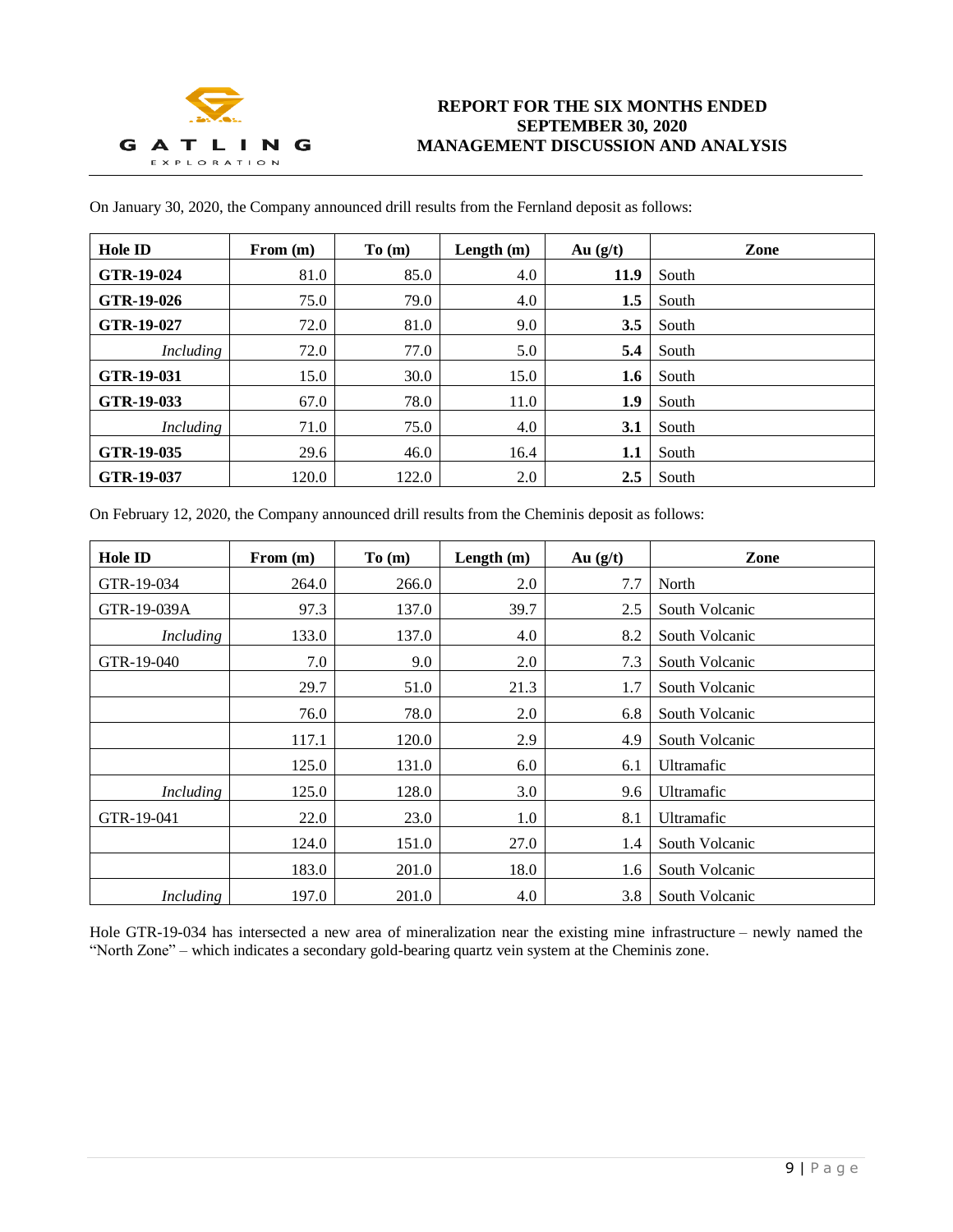

| On March 2, 2020, the Company announced drill results from the Kir Vit prospect as follows: |  |
|---------------------------------------------------------------------------------------------|--|
|---------------------------------------------------------------------------------------------|--|

| Hole ID          | From (m) | To(m) | Length $(m)$ | Au $(g/t)$ | Lithology                                         |
|------------------|----------|-------|--------------|------------|---------------------------------------------------|
| KV-19-01         | 99.0     | 100.5 | 1.5          | 1.2        | <b>Altered Syenite</b>                            |
|                  | 141.0    | 144.0 | 3.0          | 5.9        | Alteration Zone - Contact of<br>Volcanics-Syenite |
| <b>Including</b> | 142.5    | 144.0 | 1.5          | 8.8        | Alteration Zone - Contact of<br>Volcanics-Syenite |
|                  | 162.0    | 163.5 | 1.5          | 1.8        | <b>Altered Volcanics</b>                          |
| KV-19-02         | 314.0    | 315.0 | 1.0          | 1.2        | <b>Altered Syenite</b>                            |
| KV-19-03         | 180.0    | 181.0 | 1.0          | 1.1        | <b>Mafic Volcanics</b>                            |
| KV-19-04         | 227.0    | 229.0 | 2.0          | 1.2        | <b>Altered Syenite</b>                            |
|                  | 404.0    | 405.0 | 1.0          | 1.1        | Mafic Volcanics                                   |
| KV-19-05         | 242.0    | 245.0 | 3.0          | 1.3        | <b>Altered Volcanics</b>                          |
| KV-19-06         | 91.0     | 92.0  | 1.0          | 1.1        | <b>Mafic Volcanics</b>                            |
| KV-19-08         | 43.0     | 44.0  | 1.0          | 1.2        | Conglomerate                                      |
|                  | 103.0    | 104.0 | 1.0          | 1.4        | Conglomerate                                      |
| KV-19-09         | 59.0     | 60.0  | 1.0          | 1.9        | Conglomerate                                      |
| KV-19-12         | 167.0    | 168.0 | 1.0          | 1.7        | <b>Altered Volcanics</b>                          |
| KV-19-13         | 220.0    | 221.0 | 1.0          | 4.2        | <b>Altered Volcanics</b>                          |
| KV-19-14         | 10.0     | 19.0  | 9.0          | 1.1        | <b>Altered Syenite</b>                            |
| <b>Including</b> | 26.0     | 29.0  | 3.0          | 1.1        | <b>Altered Volcanics</b>                          |
| <b>Including</b> | 32.0     | 34.7  | 2.7          | 1.3        | <b>Altered Syenite</b>                            |
|                  | 49.0     | 53.0  | 4.0          | 1.0        | <b>Altered Volcanics</b>                          |
| <b>Including</b> | 51.0     | 52.0  | 1.0          | 3.6        | <b>Altered Volcanics</b>                          |
|                  | 108.0    | 109.0 | 1.0          | 1.4        | <b>Mafic Volcanics</b>                            |
|                  | 149.0    | 150.0 | 1.0          | 1.0        | Mafic Volcanics                                   |
|                  | 220.0    | 225.0 | 5.0          | 2.5        | <b>Brecciated Volcanics</b>                       |
| <b>Including</b> | 223.0    | 225.0 | 5.0          | 2.5        | <b>Brecciated Volcanics</b>                       |
| KV-19-15         | 71.0     | 72.0  | 1.0          | 1.6        | <b>Altered Ayenite</b>                            |
| KV-19-16         | 211.0    | 214.0 | 3.0          | 5.1        | Conglomerate                                      |
| <i>Including</i> | 211.0    | 213.0 | 2.0          | 6.5        | Conglomerate                                      |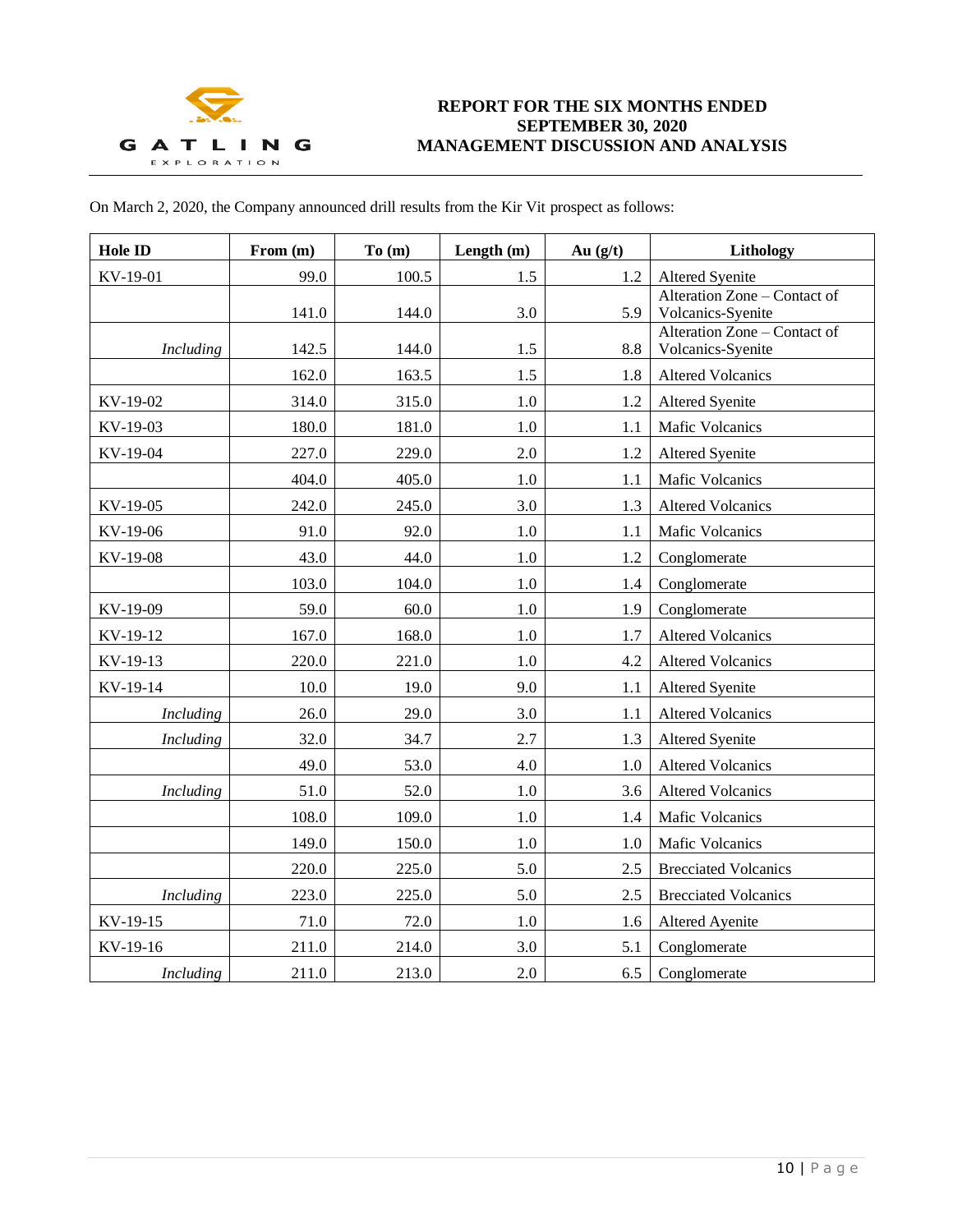

| Hole ID    | From $(m)$ | To(m) | Length $(m)$ | Au $(g/t)$ | Zone                       |
|------------|------------|-------|--------------|------------|----------------------------|
| GTR-20-049 | 447.0      | 449.8 | 2.8          | 2.0        | <b>South Volcanics</b>     |
| GTR-20-054 | 80.0       | 82.0  | 2.0          | 2.1        | <b>Ultramafics</b>         |
| GTR-20-057 | 193.5      | 195.0 | 1.5          | 8.4        | <b>Ultramafics</b>         |
|            | 99.0       | 102.0 | 3.0          | 85.        | North Volcanics            |
| GTR-20-059 | 226.5      | 232.5 | 6.0          | 2.1        | <b>Ultramafics</b>         |
|            | 267.8      | 279.9 | 12.1         |            | <b>Quartz Flooded Zone</b> |

On June 3, 2020, the Company announced drill results on the Bear deposit as follows:

On September 1, 2020, the Company announced it had completed a detailed analysis of magnetic and Lidar surveys and had generated multiple new structural targets for drill testing. A total of five high-priority target areas have been identified, including potential extensions to the Cadillac-Larder Lake Break, which hosts Gatling's three existing, high-grade gold deposits, as well as areas that have not seen any prior exploration. The analysis has also provided further definition in the Kir Vit area.

On September 21, 2020, the Company announced drill results between the Fernland and Cheminis deposits as follows:

| Hole ID    | From $(m)$ | To(m) | Length $(m)$ | Au $(g/t)$ | Zone               |
|------------|------------|-------|--------------|------------|--------------------|
| GTR-20-063 | 242.0      | 247.0 | 5.0          | 4.6        | <b>Ultramafics</b> |
| GTR-20-066 | 196.0      | 198.0 | 2.0          |            | <b>Ultramafics</b> |
| GTR-20-067 | 192.0      | 198.0 | 6.0          |            | Mafic Volcanic     |
| GTR-20-067 | 226.0      | 228.0 | 2.0          |            | Argillic mudstone  |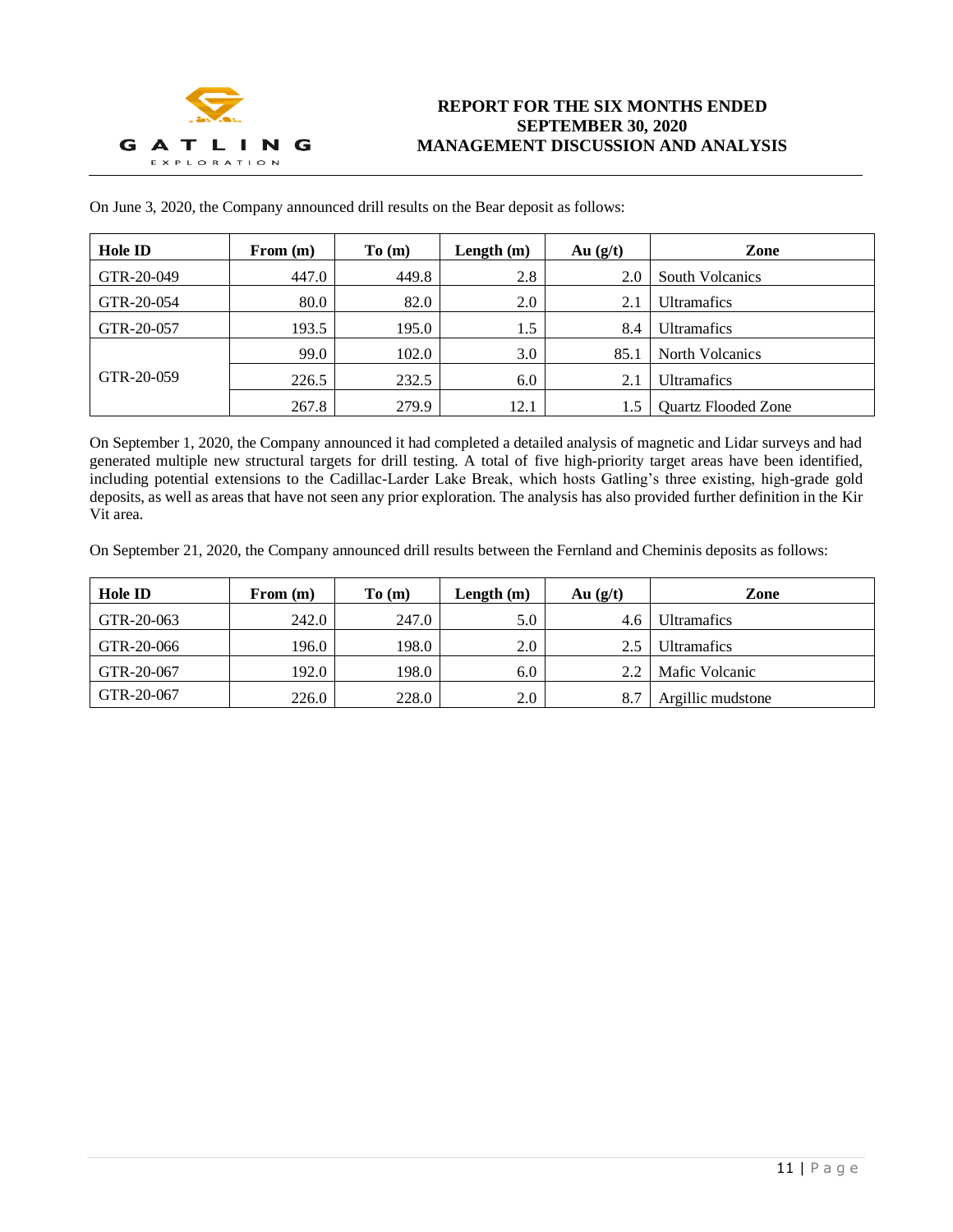

On November 4, 2020, the Company announced channel sampling results at the Kir Vit prospect as follows:

| <b>Channel ID</b> | <b>Sample Location ID</b> | <b>Lithology-Zone</b>    | Au $(g/t)$ |
|-------------------|---------------------------|--------------------------|------------|
| Channel 9         | $9 - 1$                   | Volcanic-syenite contact | 16.2       |
| Channel 1         | $1_{-}8$                  | Shear zone               | 8.2        |
| Channel 1         | $1_4$                     | Mafic volcanic           | 4.4        |
| Channel 1         | $1_{18}$                  | Volcanic-syenite contact | 2.8        |
| Channel 1         | $1 - 19$                  | Volcanic-syenite contact | 2.7        |
| Channel 1         | $1_{-}3$                  | Mafic volcanic           | 2.7        |
| Channel 1         | $1_{-}9$                  | Shear zone               | 2.6        |
| Channel 2         | $2 - 10$                  | Shear zone               | 1.4        |
| Channel 4         | $4 - 17$                  | Volcanic-syenite contact | 1.2        |
| Channel 1         | $1\degree$                | Shear zone               | 1.1        |
| Channel 2         | $2_{22}$                  | Volcanic-syenite contact | 0.9        |
| Channel 1         | $1_{12}$                  | Mafic volcanic           | 0.9        |
| Channel 2         | $2-7$                     | Mafic volcanic           | 0.8        |
| Channel 4         | $4_{16}$                  | Mafic volcanic           | 0.6        |
| Channel 3         | $3\_5$                    | Mafic volcanic           | 0.6        |
| Channel 4         | 49                        | Mafic volcanic           | 0.6        |

## **SELECTED QUARTERLY INFORMATION**

Results for the eight most recently completed quarters are summarized below.

| <b>For the Quarter Periods Ending</b> | September 30,<br>2020 | <b>June 30,</b><br>2020<br>\$ | March 31,<br>2020 | December 31,<br>2019 |
|---------------------------------------|-----------------------|-------------------------------|-------------------|----------------------|
| Total revenue                         | Nil                   | Nil                           | Nil               | Nil                  |
| Loss for the period                   | (1,896,843)           | (700, 176)                    | (2,085,816)       | (3,197,519)          |
| Basic and diluted loss per share      | (0.03)                | (0.01)                        | (0.04)            | (0.07)               |
| Total assets                          | 1,409,396             | 651,785                       | 929,089           | 2,094,848            |
| Total non-current liabilities         | 169.429               | 211.298                       | 251,567           | 290,651              |
| Dividends                             | Nil                   | Nil                           | Nil               | Nil                  |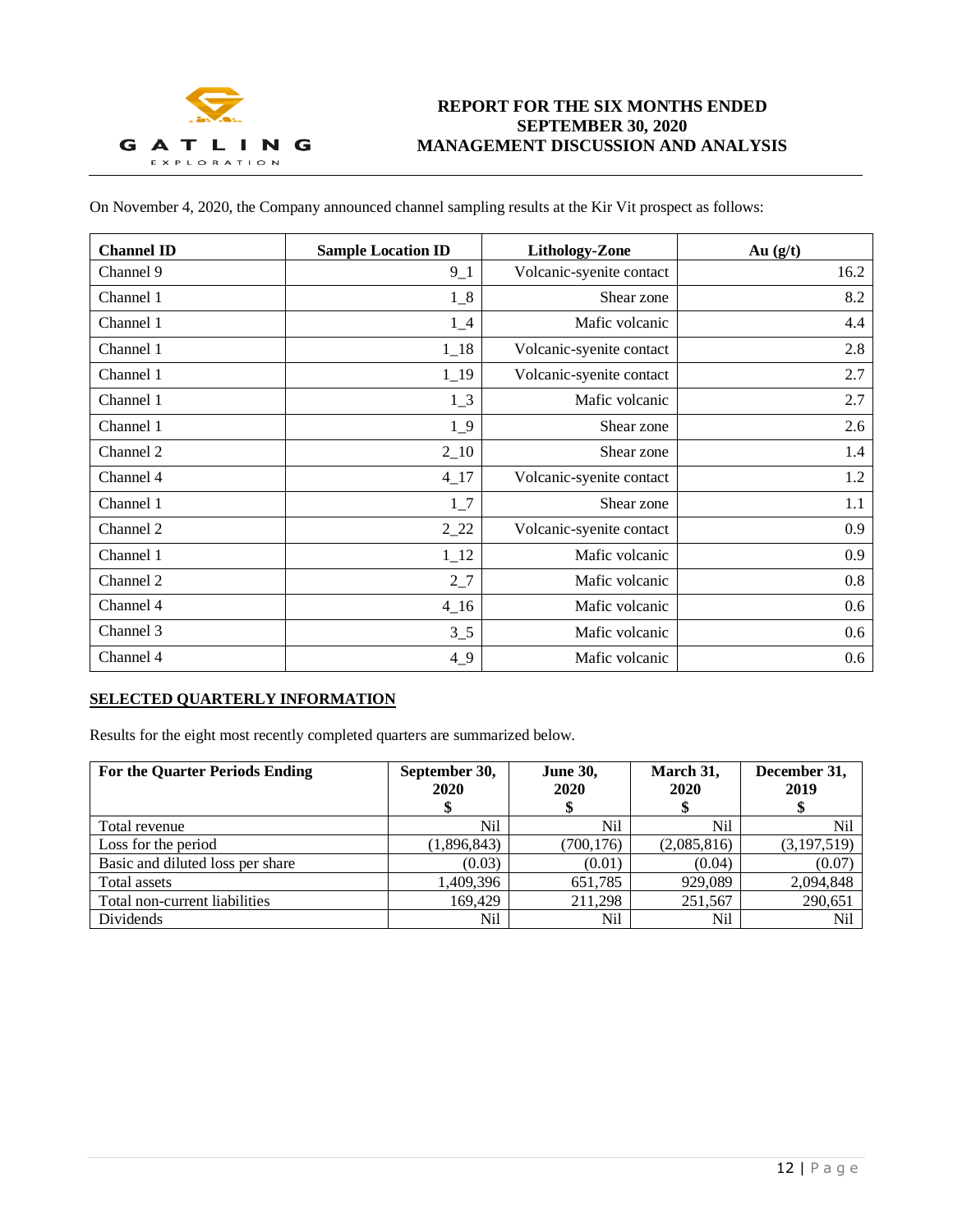

| <b>For the Quarter Periods Ending</b> | September 30,<br>2019 | <b>June 30,</b><br>2019 | March 31,<br>2019 | December 31,<br>2018 |
|---------------------------------------|-----------------------|-------------------------|-------------------|----------------------|
| Total revenue                         | Nil                   | Nil                     | Nil               | Nil                  |
| Loss for the period                   | (2,807,555)           | (1,822,074)             | (1,504,101)       | (1,539,607)          |
| Basic and diluted loss per share      | (0.06)                | (0.04)                  | (0.03)            | (0.04)               |
| Total assets                          | 5,214,482             | 7,982,622               | 8,652,505         | 9,855,845            |
| Total non-current liabilities         | 328,586               | 363,939                 | Nil               | Nil                  |
| Dividends                             | Nil                   | Nil                     | Nil               | Nil                  |

## **OPERATIONS**

During the three months ended September 30, 2020, the Company reported a net loss of \$1,896,843 (2019 - \$2,807,555). Expenses for the three months ended September 30, 2020 were as follows:

- Consulting fees of \$276,750 (2019 \$133,398) increased due to an increase in the use of consultants in the current period;
- Depreciation of \$42,735 (2019 \$45,592) related to depreciation of computer equipment, equipment and leasehold improvements, as well as the Company's right-of-use ("ROU") asset, was comparable to the comparative period;
- Exploration and evaluation expenditures decreased to \$882,905 (2019 \$1,930,631) due to exploration activity being effectively shut down for part of the current period;
- General exploration of \$nil (2019 \$79,110) decreased from the comparative period as a result of amortizing a deposit in the comparative period;
- Lease interest accretion decreased to \$10,084 (2019 \$14,106) due to lower accretion on the lease obligation for the Company's office lease, which decreases over the period of the lease;
- Management fees of \$45,000 (2019 \$45,000) were comparable to the comparative period;
- Office and general of \$20,750 (2019 \$37,526) decreased due to less activity in the current period;
- Professional fees decreased to \$38,248 (2019 \$62,410) due to higher legal fees in the prior period;
- Rent recovery of \$17,248 (2019 rent expense of \$4,129) is as a result of an increase in rental recoveries from sharing office space and a high proportion of office rental costs being capitalized as a ROU asset;
- Share-based payments of \$545,839 (2019 \$176,204) increased from the comparative period due to a higher number of stock options being granted in the current period;
- Shareholder communications and investor relations decreased to \$178,148 (2019 \$473,597) due to a reduction in investor relations activity in the current period;
- Transfer agent and filing fees of \$5,243 (2019 \$2,029) increased from the comparative period due to higher corporate activity during the current period;
- Travel of \$2,315 (2019 \$68,891) related to conferences and to the Company's exploration sites, which decreased due to a significant reduction in travel due to COVID-19;
- Other income of \$134,021 (2019 \$251,598) relates to the reduction of other liability (which reflects the premium paid by investors on the Company's flow-through shares) upon completion of qualifying exploration expenditures by the Company; and
- Interest income of \$823 (2019 \$14,369) decreased due to lower interest rates and lower term deposit balances.

During the six months ended September 30, 2020, the Company reported a net loss of \$2,597,019 (2019 - \$4,629,629). Expenses for the six months ended September 30, 2020 were as follows:

- Consulting fees of \$426,750 (2019 \$266,816) increased due to an increase in the use of consultants in the current period;
- Depreciation of \$85,469 (2019 \$84,134) related to depreciation of computer equipment, equipment and leasehold improvements, as well as the Company's ROU asset, was comparable to the comparative period;
- Exploration and evaluation expenditures decreased to  $$1,218,560$  (2019  $$3,404,739$ ) due to exploration activity being effectively shut down for part of the current period;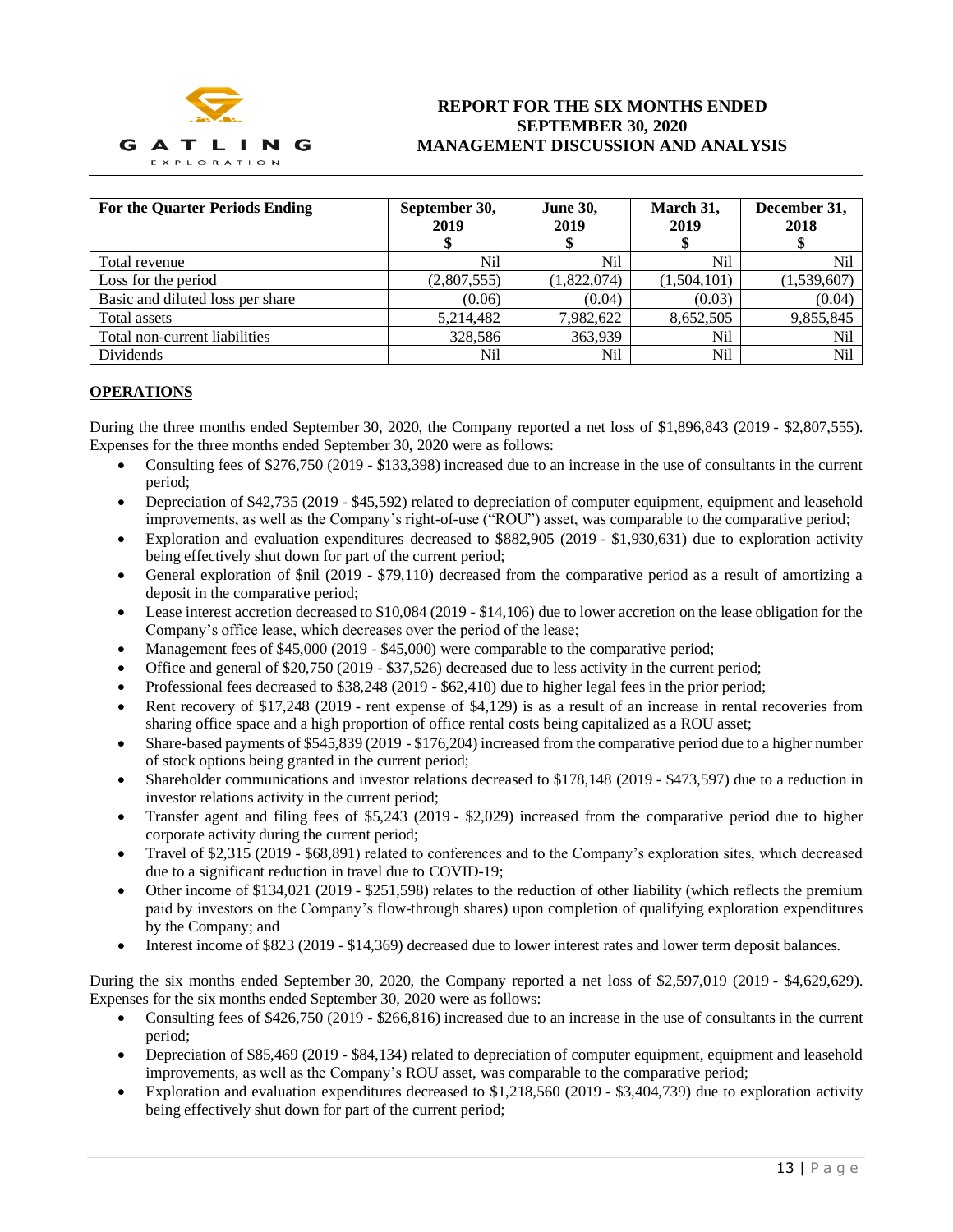

- Lease interest accretion decreased to \$21,222 (2019 \$29,115) due to lower accretion on the lease obligation for the Company's office lease, which decreases over the period of the lease;
- Management fees of \$90,000 (2019 \$90,000) were comparable to the comparative period;
- Office and general of \$45,996 (2019 \$86,435) decreased due to less activity in the current period;
- Professional fees decreased to \$74,413 (2019 \$114,669) due to higher legal fees in the prior period;
- Rent recovery of \$28,119 (2019 rent expense of \$8,258) is as a result of an increase in rental recoveries from sharing office space and a high proportion of office rental costs being capitalized as a ROU asset;
- Share-based payments of \$545,839 (2019 \$176,204) increased from the comparative period due to a higher number of stock options being granted in the current period;
- Shareholder communications and investor relations decreased to \$236,794 (2019 \$509,952) due to a reduction in investor relations activity in the current period;
- Transfer agent and filing fees of \$6,796 (2019 \$9,177) decreased from the comparative period due to lower corporate activity during the current period;
- Travel of \$4,630 (2019 \$181,652) related to conferences and to the Company's exploration sites, which decreased due to a significant reduction in travel due to COVID-19;
- Other income of \$134,021 (2019 \$369,644) relates to the reduction of other liability (which reflects the premium paid by investors on the Company's October 2018 flow-through share grant) upon completion of qualifying exploration expenditures by the Company; and
- Interest income of \$823 (2019 \$41,937) decreased, as term deposits were redeemed near the end of fiscal 2020 and term deposits were purchased in July 2020.

## **LIQUIDITY AND CAPITAL RESOURCES**

The Company's cash and cash equivalents at September 30, 2020 was \$704,169 (March 31, 2020 - \$23,813). The working capital was \$296,968 at September 30, 2020 (March 31, 2020 - \$1,224,759 deficit).

At September 30, 2020, the Company had \$410,873 (March 31, 2019 - \$nil) of remaining commitment to incur exploration expenditures in relation to its July 2020 flow-through financing and did not have any remaining commitment to incur exploration expenditures in relation to its November 2018 flow-through financing (March 31, 2020 - \$nil).

On July 20, 2020, the Company closed a private placement for total gross proceeds of \$3,790,000. The Company issued 4,050,000 flow-through common shares of the Company at a price of \$0.30 per flow-through common share for gross proceeds of \$1,215,000 and 10,300,000 common shares of the Company at a price of \$0.25 per common share for gross proceeds of \$2,575,000.

The Company will need to obtain additional financing during the year to end March 31, 2021 in order to continue exploration activity and for general working capital purposes.

## **COMMITMENTS**

The Company has entered into agreements with officers and directors that include termination and change of control clauses. In the case of termination without cause, the officers and directors are entitled to an amount equal to a multiple (ranging from one to two times) the annual base fee payable. In the case of a change of control, the officers and directors are entitled to an amount equal to a multiple (ranging from one to three times) the sum of the annual base fee and minimum incentive fee payable. As at September 30, 2020, the total annual base fee of the officers and directors under the agreements is \$540,000 and the total annual minimum incentive fee is \$60,000. See **Events Occurring After the Reporting Date**.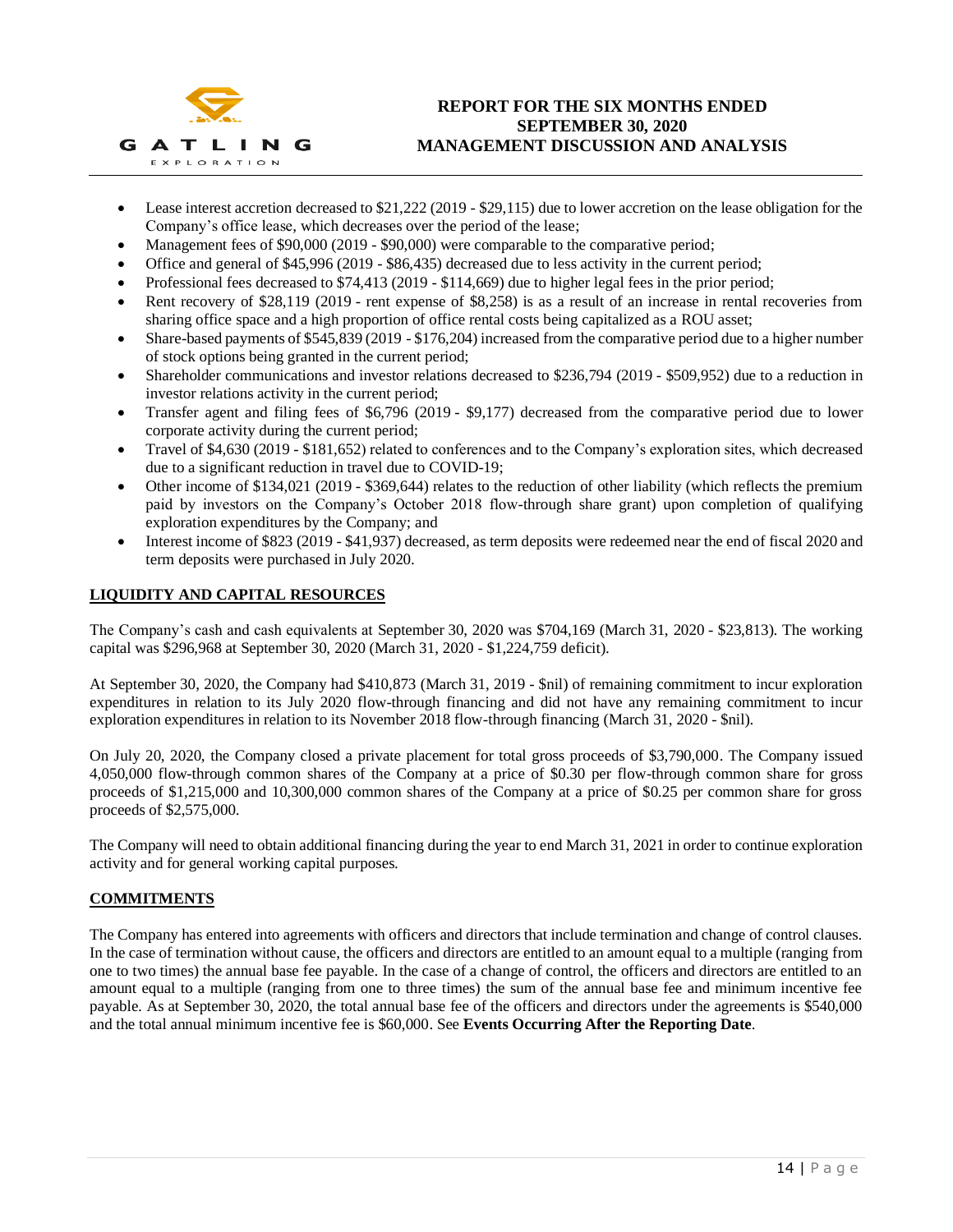

The Company has entered into an office sublease agreement that commenced March 1, 2019 and expires August 30, 2022 with basic rent per fiscal year approximately as follows:

| Fiscal 2021 | \$<br>94,000  |
|-------------|---------------|
| Fiscal 2022 | 190,000       |
| Fiscal 2023 | 80,000        |
|             | \$<br>364,000 |

## **TRANSACTIONS WITH RELATED PARTIES**

These amounts of key management compensation are included in the amounts shown on the condensed interim statements of comprehensive loss:

|                                                                                                                                                          | <b>Six Months</b><br>Ended<br>September 30, 2020 |                    | <b>Six Months</b><br><b>Ended</b><br><b>September 30, 2019</b> |                   |
|----------------------------------------------------------------------------------------------------------------------------------------------------------|--------------------------------------------------|--------------------|----------------------------------------------------------------|-------------------|
| Short-term compensation (consulting fees, exploration and evaluation<br>expenditures, management fees and professional fees)<br>Share-based compensation |                                                  | 390,000<br>316,012 |                                                                | 330,000<br>66,352 |
|                                                                                                                                                          |                                                  | 706.012            |                                                                | 396,352           |

During the six months ended September 30, 2020, short-term compensation to related parties consisted of:

- \$90,000 (2019 \$90,000) in management fees paid to the CEO;
- \$90,000 (2019 \$90,000) in exploration and evaluation expenditures and management fees paid to the COO;
- \$45,000 (2019 \$45,000) in professional fees paid to the CFO;
- $$45,000 (2019 $45,000)$  in consulting fees paid to a director;
- \$60,000 (2019 \$60,000) in exploration and evaluation expenditures paid to the VP Exploration; and
- \$60,000 (2019 \$nil) in consulting fees to a director.

Transactions with related parties are included in the amounts shown on the condensed interim statements of comprehensive loss as follows:

|                                                                                                | Six months<br>Ended<br><b>September 30, 2020</b> |        | <b>Six Months</b><br>Ended<br><b>September 30, 2019</b> |        |
|------------------------------------------------------------------------------------------------|--------------------------------------------------|--------|---------------------------------------------------------|--------|
| Related company controlled by officer and director (consulting fees and<br>office and general) |                                                  | 50,000 | \$.                                                     | 60,000 |
| Related companies with common officers and directors (rent recovery)                           |                                                  | 84,000 |                                                         | 48,000 |

As at September 30, 2020, the Company had receivables of \$nil (March 31, 2020 - \$15,750) related to office rent recovery from companies with common officers and directors.

As at September 30, 2020, the Company had prepaid expenses of \$9,317 (March 31, 2020 - \$7,500) related to expenses with a company controlled by a member of key management.

As at September 30, 2020, the Company had accounts payable of \$10,000 (March 31, 2020 - \$62,500) with companies controlled by officers and directors, \$nil (March 31, 2020 - \$10,575) related to shared office and administrative expenses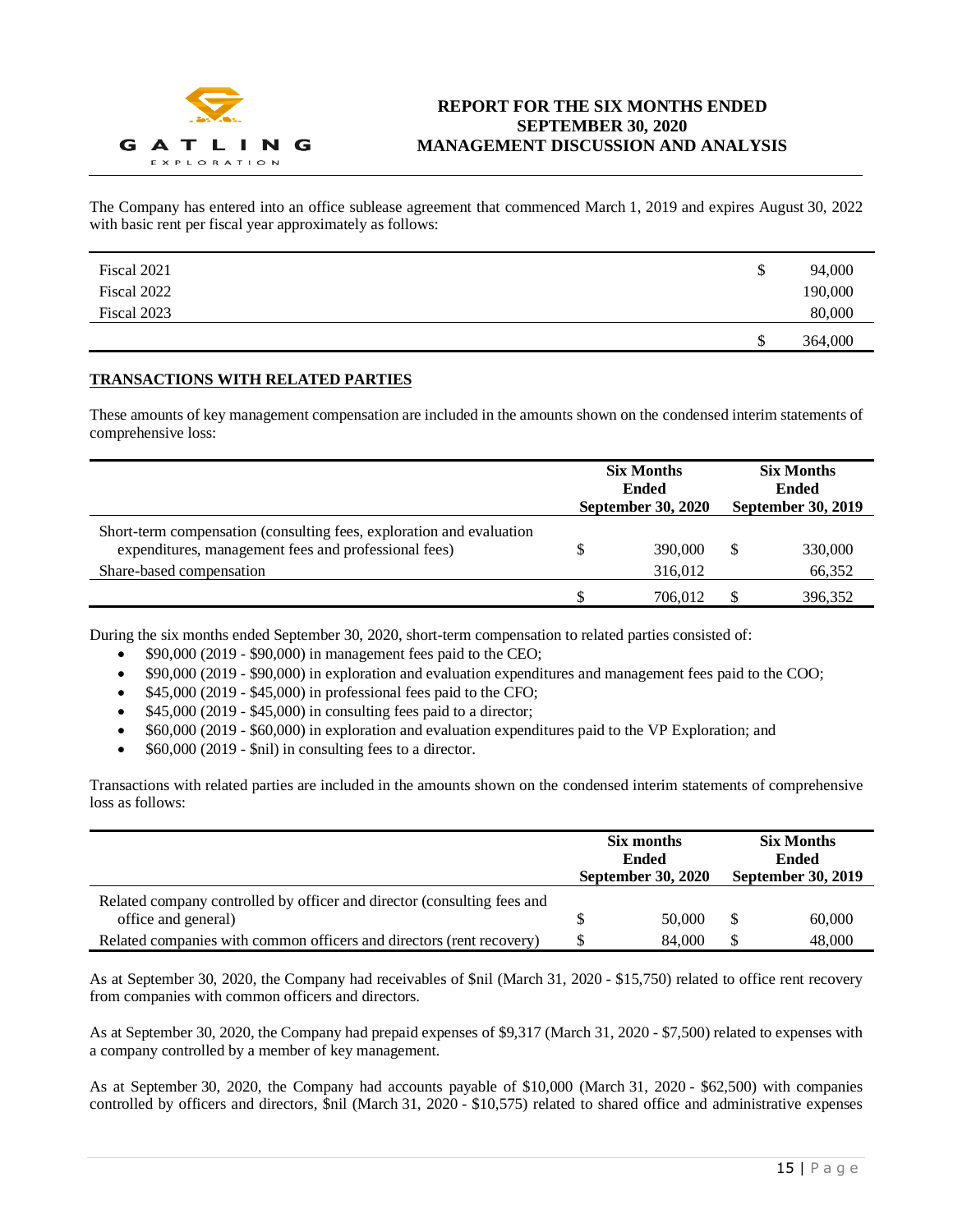

with a company controlled by an officer and director and \$22,050 (March 31, 2020 - \$nil) related to prepaid office rent recovery from companies with common officers and directors. The balances owing are unsecured, non-interest-bearing and have no specific terms of repayment.

## **EVENTS OCCURRING AFTER THE REPORTING DATE**

On November 1, 2020, the Company entered into an agreement with an officer and director that includes termination and change of control clauses. In the case of termination without cause, the officer and director is entitled to an amount equal to two times the annual base fee payable. In the case of a change of control, the officer and director is entitled to an amount equal to three times the sum of the annual base fee and minimum incentive fee payable. The total annual base fee of the officer and director under the agreement is \$240,000 and the total annual minimum incentive fee is \$50,000.

On November 25, 2020, the Company announced it had entered into an agreement with a lead agent in connection with a marketed private placement to raise gross proceeds of up to \$5,000,000. Prior to completion of the marketed private placement, the Company will consolidate its common shares on the basis of one new share for two old shares.

The marketed private placement will consist of 5,454,545 post-consolidated common shares on a flow-through basis at a price of \$0.55 per flow-through share, and 4,000,000 units at a price of \$0.50 per unit. Each unit will consist of one postconsolidated common share and one-half of one transferable share purchase warrant. Each whole warrant will be exercisable into one additional post-consolidated common share at a price of \$0.70 per share for a period of two years from the date of issue. After statutory hold periods on the warrants expire, if the common shares of the Company trade on the TSX-V at a price of \$1.10 or more for 10 consecutive trading days at any time, then the warrants will expire, subject to the Company's discretion, on the earlier of the expiry date and the date which is 10 calendar days after the Company provides notice to the holders of the warrants that expiry has been accelerated.

In connection with the marketed private placement, the agents will be entitled to a cash fee of 6% of the gross proceeds of the sale of the units. Additionally, the Company will grant broker warrants equal to 6% of the aggregate number of units issued and 5% of the aggregate number of flow-through shares issued in the marketed private placement. Each broker warrant will be exercisable to acquire one common share of the Company at \$0.70 for a period of two years after the closing date.

As of November 26, 2020, the consolidation has not been completed. No share and per share amounts have been revised to reflect the pending consolidation. The marketed private placement has not closed and is subject to acceptance of the TSX-V.

## **RISKS AND UNCERTAINTIES**

The Company, and the securities of the Company, should be considered a highly speculative investment. The following risk factors should be given special consideration when evaluating an investment in any of the Company's securities.

There are a number of outstanding securities and agreements pursuant to which common shares of the Company may be issued in the future. This will result in further dilution to the Company's shareholders.

The Company has a very limited history of operations, is in the early stage of development and has received no revenues other than insignificant interest revenues following its transition to a mineral exploration and development company. As such, the Company is subject to many risks common to such enterprises. There can be no assurance that the Company will be able to obtain adequate financing in the future or, if available, that the terms of such financing will be favourable. The Company does not anticipate paying any dividends in the near future.

Although the Company has taken steps to verify the title to mineral properties in which it has acquired an interest, no assurance whatsoever can be given that the Company's interests may not be challenged by third parties. If challenged, and if the challenge is sustained, it will have an adverse effect on the business of the Company. Title to mineral properties may be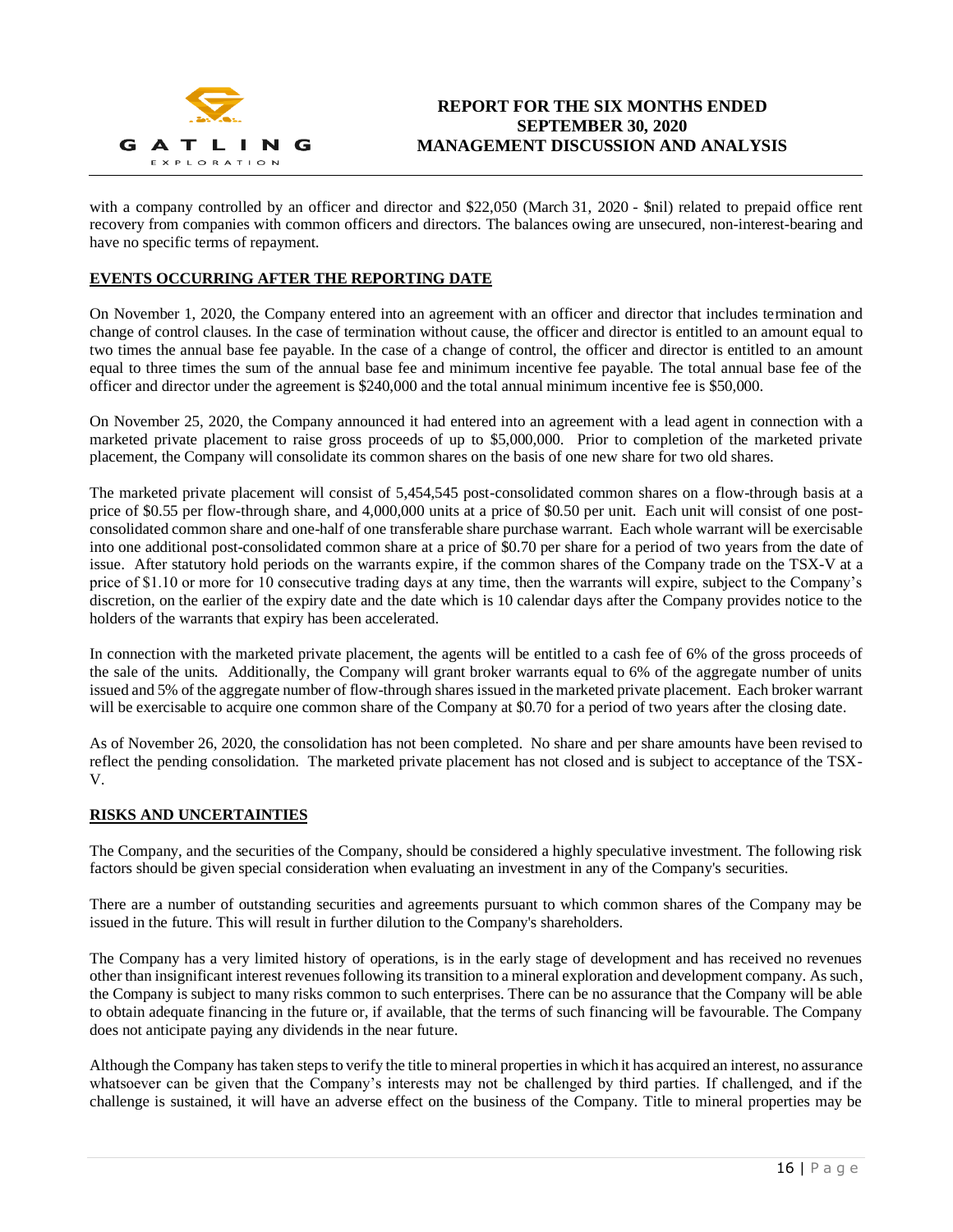

subject to unregistered prior agreements or transfers and may also be affected by undetected defects or the rights of indigenous peoples.

Environmental legislation is becoming increasingly stringent and costs and expenses of regulatory compliance are increasing. The impact of new and future environmental legislation on the Company's operations may cause additional expenses and restrictions. If the restrictions adversely affect the scope of exploration and development on the mineral properties, the potential for production on the properties may be diminished or negated.

The exploration of mineral properties involves significant risks, which even experience, knowledge and careful evaluation may not be able to avoid. The price of metals has fluctuated widely, particularly in recent years, as it is affected by numerous factors that are beyond the Company's control, including international economic and political trends, expectations of inflation or deflation, currency exchange fluctuations, interest rate fluctuations, global or regional consumptive patterns, speculative activities and increased production due to new extraction methods. The effect of these factors on the price of metals, and therefore, the economic viability of the Company's interests in the mineral properties cannot be accurately predicted. Furthermore, changing conditions in the financial markets, and Canadian income tax legislation may have a direct impact on the Company's ability to raise funds for exploration expenditures. A drop in the availability of equity financings will likely impede spending. As a result of all these significant risks, it is quite possible that the Company may lose its investments in the Company's mineral property interests.

## **CAPITAL DISCLOSURES**

The Company's objectives when managing capital are to identify, pursue and complete the exploration and development of mineral properties, to maintain financial strength, to protect its ability to meet its ongoing liabilities, to continue as a going concern, to maintain creditworthiness and to maximize returns for shareholders over the long term. The Company does not have any externally imposed capital requirements to which it is subject. Capital of the Company comprises shareholders' equity.

The Company manages the capital structure and makes adjustments to it in light of changes in economic conditions and the risk characteristics of the underlying assets. To maintain or adjust the capital structure, the Company may attempt to issue new shares. The Company's investment policy is to invest its cash in financial instruments at high credit quality financial institutions with terms to maturity selected with regard to the expected timing of expenditures from continuing operations. The Company's overall strategy remains unchanged from the prior period.

## **FINANCIAL INSTRUMENTS AND RISKS**

As at September 30, 2020, the Company's financial instruments consist of cash and cash equivalents, receivables, accounts payable and accrued liabilities, and lease obligation. The carrying values of these financial instruments approximate their fair values.

#### **Fair value**

The Company classifies its fair value measurements in accordance with an established hierarchy that prioritizes the inputs in valuation techniques used to measure fair value as follows:

- Level 1 Unadjusted quoted prices in active markets for identical assets or liabilities.
- Level 2 Inputs other than quoted prices that are observable for the asset or liability either directly or indirectly.
- Level 3 Inputs that are not based on observable market data.

The following table sets forth the Company's financial assets measured at fair value by level within the fair value hierarchy: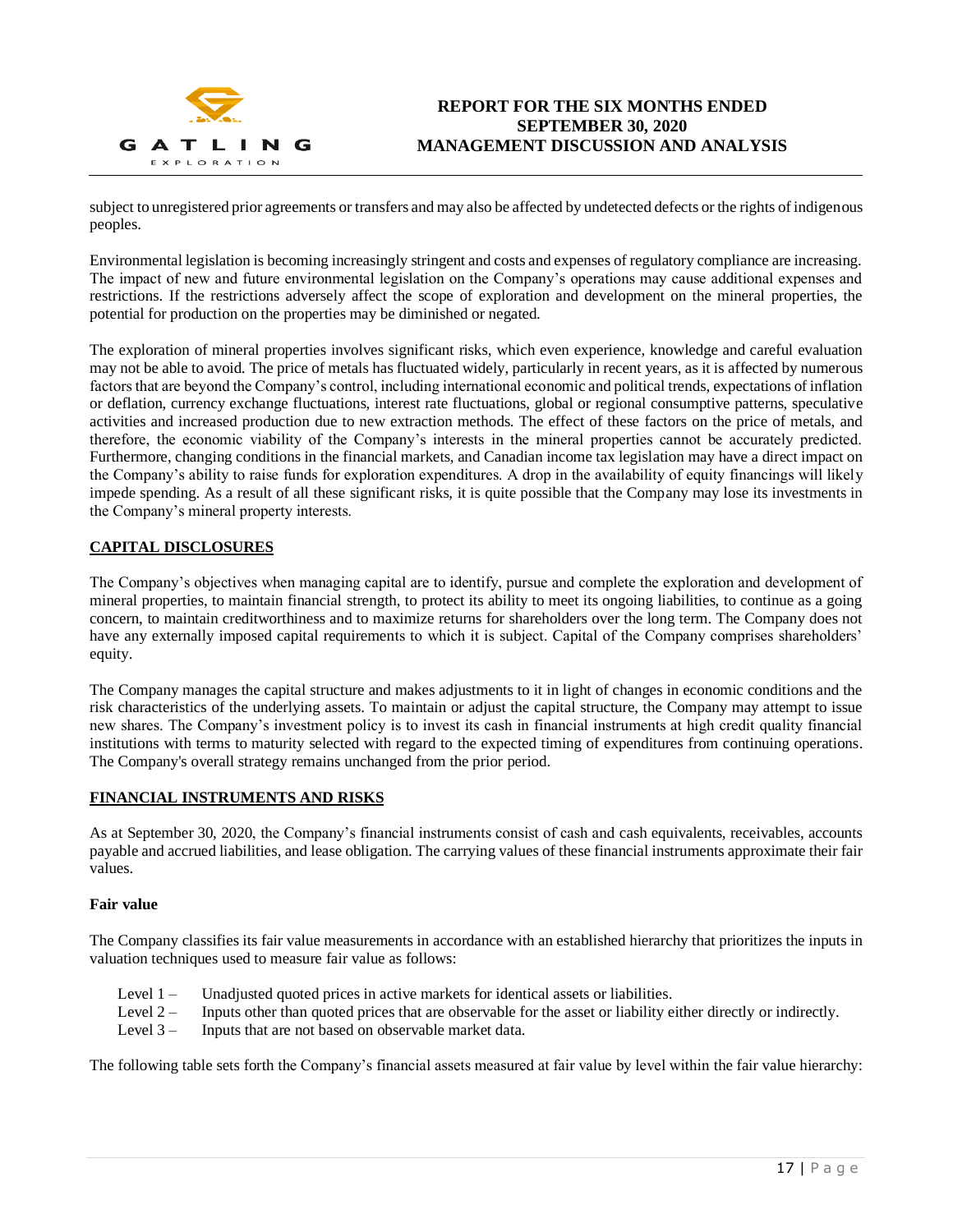

| <b>September 30, 2020</b> | Level 1 | <b>Level 2</b>                            | Level 3                        | Total        |
|---------------------------|---------|-------------------------------------------|--------------------------------|--------------|
| Cash and cash equivalents | 704.169 | -                                         | $\overline{\phantom{a}}$       | 704.169      |
| <b>March 31, 2020</b>     | Level 1 | Level 2                                   | Level 3                        | <b>Total</b> |
| Cash and cash equivalents | 23.813  | <sup>\$</sup><br>$\overline{\phantom{a}}$ | S.<br>$\overline{\phantom{a}}$ | 23.813       |

## **Credit risk**

Credit risk is the risk that one party to a financial instrument will cause a financial loss for the other party by failing to discharge an obligation. The Company manages credit risk, in respect of cash and cash equivalents, by placing at major Canadian financial institutions. The Company has minimal credit risk. The receivables balance of \$118,501 is owing from the Canada Revenue Agency (March 31, 2020 - \$178,964 of the balance of \$194,714).

#### **Market risk**

Market risk is the risk that changes in market prices, such as foreign exchange rates and interest rates, will affect the Company's income or the value of its holdings of financial instruments. The objective of market risk management is to manage and control market risk exposures within acceptable parameters, while optimizing the return on capital.

*Currency risk* – The Company has no funds held in a foreign currency and only a small amount of its accounts payable and accrued liabilities is denominated in US dollars. A fluctuation in the exchanges rates between the Canadian and US dollars of 10% would result in a nominal change to the Company's accounts payable and accrued liabilities and foreign exchange gain or loss. The Company does not use any techniques to mitigate currency risk.

*Interest rate risk* – Interest rate risk is the risk that future cash flows will fluctuate as a result of changes in market interest rates. Interest earned on cash and cash equivalents is at nominal interest rates, and therefore, the Company does not consider interest rate risk to be significant. The Company has no interest-bearing financial liabilities.

*Other price risk* – Other price risk is the risk that the fair value or future cash flows of a financial instrument will fluctuate due to changes in market prices, other than those arising from interest rate risk. The Company is not exposed to significant other price risk.

#### **Liquidity risk**

Liquidity risk is the risk that the Company will not be able to meet its financial obligations as they fall due. The Company's approach to managing liquidity is to ensure, as far as possible, that it will always have sufficient liquid funds to meet its liabilities when due, under both normal and stressed conditions, without incurring unacceptable losses or risking damage to the Company's reputation. The contractual financial liabilities of the Company as of September 30, 2020 equal \$770,139 (March 31, 2020 - \$1,874,931); \$455,324 (March 31, 2020 - \$1,623,364) of the liabilities presented as accounts payable and lease obligation – current portion are due within one month of the reporting date.

## **CRITICAL ACCOUNTING ESTIMATES AND JUDGMENTS**

#### **Title to mineral property interests**

Although the Company has taken steps to verify title to mineral properties in which it has an interest, these procedures do not guarantee the Company's title. Such properties may be subject to prior agreements or transfers and title may be affected by undetected defects.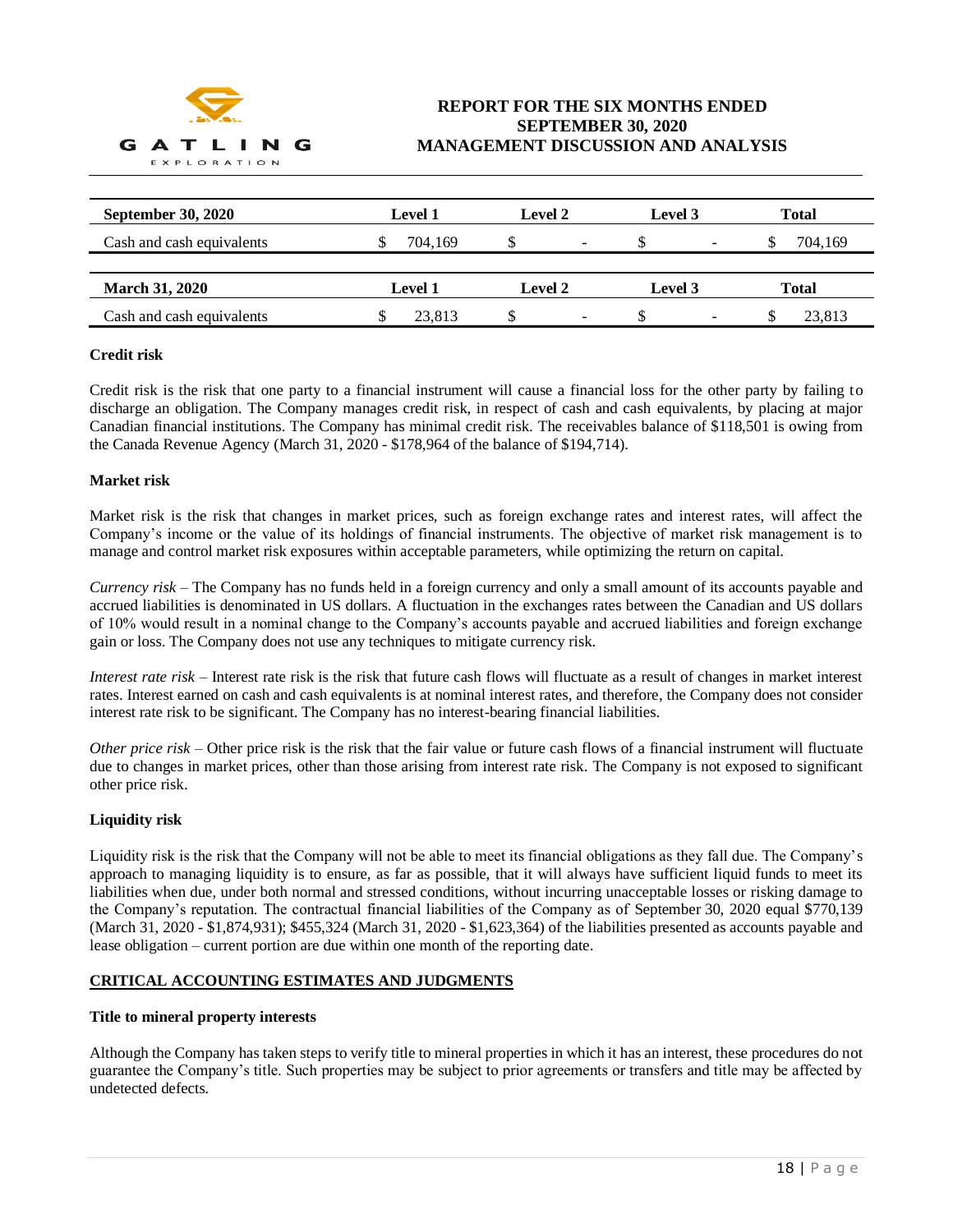

#### **Income taxes**

Significant judgment is required in determining the provision for income taxes. There are many transactions and calculations undertaken during the ordinary course of business for which the ultimate tax determination is uncertain. The Company recognizes liabilities and contingencies for anticipated tax audit issues based on the Company's current understanding of the tax law. For matters where it is probable that an adjustment will be made, the Company records its best estimate of the tax liability, including the related interest and penalties in the current tax provision. Management believes they have adequately provided for the probable outcome of these matters; however, the final outcome may result in a materially different outcome than the amount included in the tax liabilities.

In addition, the Company recognizes deferred tax assets relating to tax losses carried forward to the extent that it is probable that taxable profit will be available against which a deductible temporary difference can be utilized. This is deemed to be the case when there are sufficient taxable temporary differences relating to the same taxation authority and the same taxable entity that are expected to reverse in the same year as the expected reversal of the deductible temporary difference, or in years into which a tax loss arising from the deferred tax asset can be carried back or forward. However, utilization of the tax losses also depends on the ability of the taxable entity to satisfy certain tests at the time the losses are recouped.

#### **Going concern risk assessment**

The Company's ability to continue its operations and to realize assets at their carrying values is dependent upon its ability to fund its existing acquisition and exploration commitments on its exploration and evaluation assets when they come due, which would cease to exist if the Company decides to terminate its commitments, and to cover its operating costs. The Company may be able to generate working capital to fund its operations by the sale of its exploration and evaluation projects or raising additional capital through equity markets. However, there is no assurance it will be able to raise funds in the future. These condensed interim financial statements do not give effect to any adjustments required to realize its assets and discharge its liabilities in other than the normal course of business and at amounts different from those reflected in the accompanying condensed interim financial statements.

#### **Decommissioning liabilities**

Rehabilitation provisions have been created based on the Company's internal estimates. Assumptions, based on the current economic environment, have been made which management believes are a reasonable basis upon which to estimate the future liability. These estimates take into account any material changes to the assumptions that occur when reviewed regularly by management. Estimates are reviewed annually and are based on current regulatory requirements. Significant changes in estimates of contamination, restoration standards and techniques will result in changes to provisions from year to year. Actual rehabilitation costs will ultimately depend on future market prices for the rehabilitation costs that will reflect the market condition at the time the rehabilitation costs are actually incurred.

The final cost of the currently recognized rehabilitation provisions may be higher or lower than currently provided for. As at September 30, 2020, the Company has no known rehabilitation requirements, and accordingly, no provision has been made.

#### **Fair value of stock options granted**

The Company uses the Black-Scholes option pricing model to value the stock options granted during the year. The Black-Scholes model was developed for use in estimating the fair value of traded options that have no vesting restrictions and are fully transferable. The model requires management to make estimates that are subjective and may not be representative of actual results. Changes in assumptions can materially affect estimates of fair values.